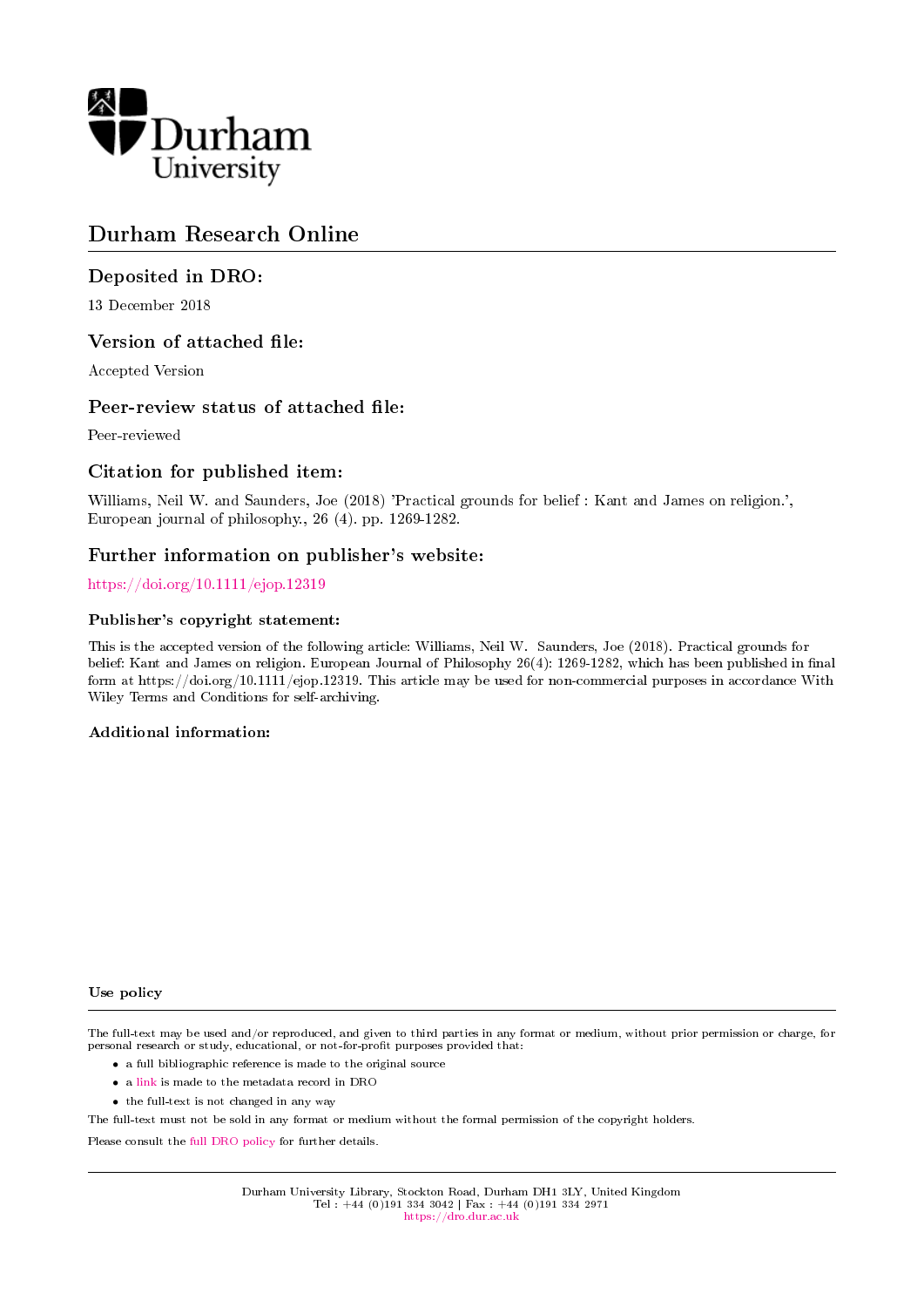# Practical Grounds for Belief:

# KANT AND JAMES ON RELIGION<sup>1</sup>

NEIL WILLIAMS AND JOE SAUNDERS

(PENULTIMATE DRAFT. FINAL VERSION NOW AVAILABLE AT THE *EUROPEAN J[OURNAL OF](http://onlinelibrary.wiley.com/wol1/doi/10.1111/ejop.12319/full) PHILOSOPHY*)

**Abstract:** Both Kant and James claim to limit the role of knowledge in order to make room for faith. In this paper, we argue that despite some similarities, their attempts to do this come apart. Our main claim is that, while both Kant and James justify our adopting religious beliefs on practical grounds, James believes that we can - and should -subsequently asses such beliefs on the basis of evidence. We offer our own account of this evidence, and discuss what this difference means for their accounts of religious belief.

<sup>&</sup>lt;sup>1</sup> We would like to thank Bob Stern, Charlie Crerar, Chris Hookway, and especially leremy Dunham for reading earlier versions of this paper. We are also very grateful to an anonymous referee at the EJP, who helped with this paper.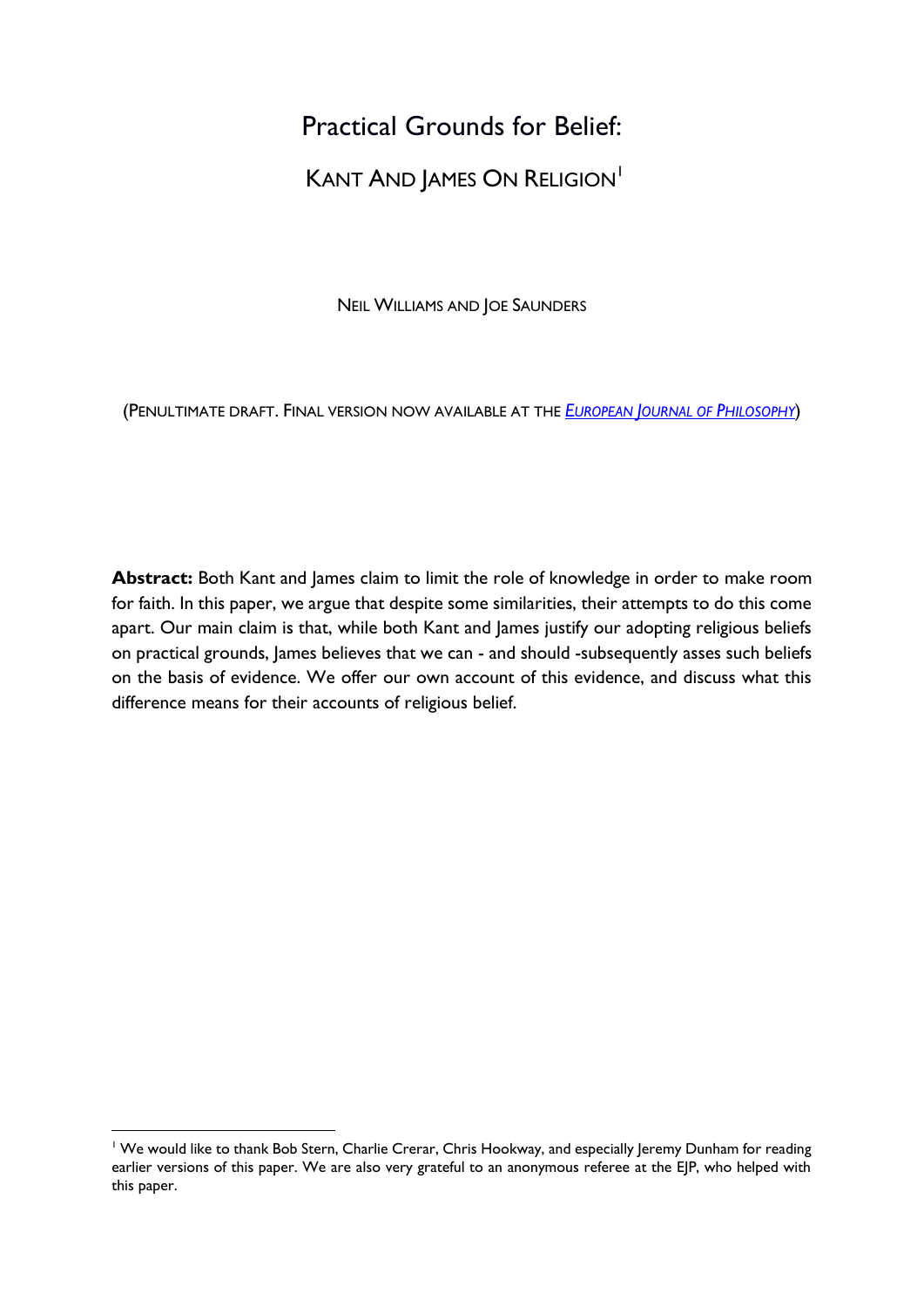Thus I had to deny **knowledge** in order to make room for **faith** [*Glauben<sup>2</sup>* ] (Kant: B xxx).

Adopt your hypothesis, and see how it agrees with life – That is faith. As Kant says I have swept away knowledge in order to make room for Faith; and that seems to me an absolutely sound and healthy position (James: Letter to Henry William Rankin, 12<sup>th</sup> June 1897, WB: 252).

### INTRODUCTION

Theoretical reason can leave certain questions unsettled. Faced with the incapacity of theoretical reason to decide some matter, some thinkers argue that there are *practical*  grounds to believe. This paper contrasts two such approaches, looking at how Kant and James defend religious belief on practical grounds.

On the face of it, Kant and James appear to hold similar positions on religious belief. Both limit the claims of theoretical knowledge, while admitting practical grounds for belief (and specifically moral grounds for religious belief). For this reason, many scholars have commented on the connections between Kant and James's positions.<sup>3</sup> However, there is an important difference between their two accounts, which this paper aims to bring to light. Though both Kant and James allow us to adopt beliefs without evidence, James holds that these beliefs are open to subsequent revision in light of evidence in a way that Kant does not.<sup>4</sup>

The structure of the paper is as follows. We begin by outlining Kant's treatment of God in *The Critique of Practical Reason* (§I). We show that for Kant, belief in God is an *a priori* postulate of practical reason. We then lay out James's account of religious belief from 'The Will to Believe' and other places (§II). We offer a reading of James, where he is neither a fideist nor an evidentialist; while he thinks we can be justified in adopting beliefs without evidence, he maintains that some of these beliefs remain responsive to subsequent evidence. With Kant and James' accounts on the table, we turn to lay out what we take to be the key differences between them (§III): We claim that James allows more of a role for evidence when assessing religious belief, and argue that for James whether or not a (religious) belief *works* counts in favour of its *truth.* We end by saying something about the upshot of these differences.

 $2$  'Glauben' can be translated as either 'faith' or 'belief'. In this paper, we will use all three terms interchangeably. <sup>3</sup> Kuklick, for instance, sees pragmatism as a form of neo-Kantianism, and labels James as the most neo-Kantian of the pragmatists (Kuklick 1977: 334). Carlson claims that James, like Kant, both postulates the existence of God for the sake of morality, and that he legitimates this belief on practical grounds which are immune to empirical evidence (Carlson 1997: 381). Slater holds that, like Kant, James sees religion as practically necessary to morality (Slater 2009: 13), and Pihlström builds his interpretation of James around his similarity to Kant (cf. Pihlström 2014 for a recent outline). James himself rarely compared himself to Kant or connected his philosophy with Kantianism. Some eight years after the epitaph quote, in a letter to his Kantian colleague, James writes: '[Pragmatism] is irreconcilable with anything in Kant […] only the most superficial resemblances obtaining' (Letter to Munsterberg, 16<sup>th</sup> March 1905, quoted in Perry, vol. II: 469).

<sup>4</sup> In the final section of this paper, we will see that Kant does allow for us to revise – what he calls – *pragmatic* beliefs in light of subsequent evidence. However, this does not apply to either moral nor religious beliefs.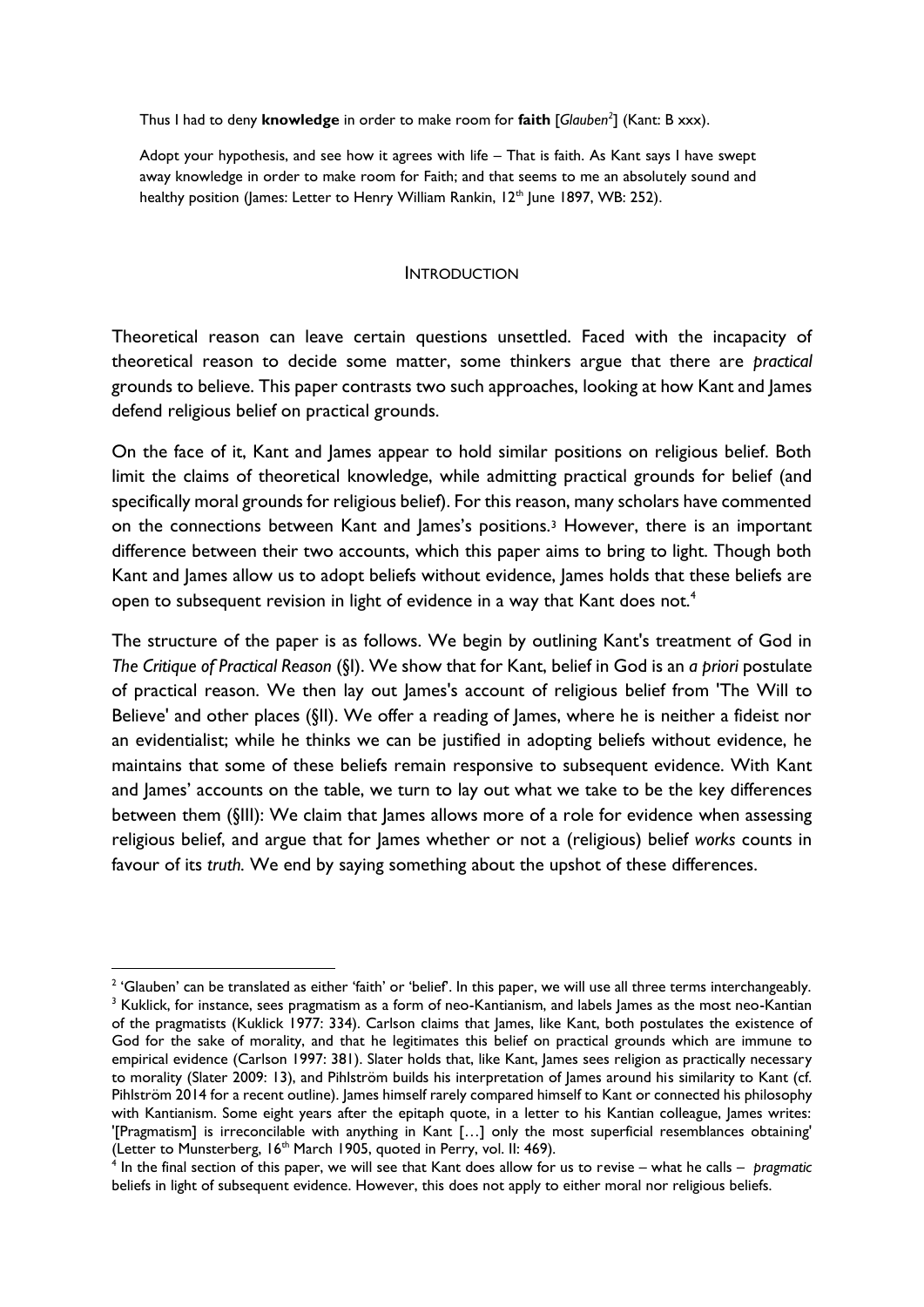## § I: KANT ON GOD AS A PRACTICAL POSTULATE

In the first *Critique*, Kant claims that theoretical reason cannot settle the issue of whether or not there is a God. According to Kant, the traditional arguments for the existence of God fail (A 591-630/B 619-658). Moreover, he claims that:

[...] all attempts of a merely speculative use of reason in regard to theology are entirely fruitless and by their internal constitution null and nugatory, […] For all synthetic principles of understanding are of immanent use; but for the cognition of a highest being a transcendent use of them would be required, for which our understanding is not equipped at all (A 636/B 664).

Transcendental idealism confines our knowledge to the world of experience, and the concept of God transcends this. For instance, Kant claims that God – as the *original* author of the world – must be *unconditioned*. Thus, he argues that God cannot show up in any possible experience, as if God did, God would then be subject to the empirical law of causality and thereby conditioned (A 636-7/B 664-5). God is an example of a concept which concerns an object that lies beyond the limits of all possible experience.<sup>5</sup> As such, experience can provide neither evidence for or against the existence of God, and the question of God's existence lies beyond the scope of theoretical reason.

Having argued that *theoretical* reason cannot settle the issue of God's existence, Kant proposes that *practical* reason can provide grounds for religious belief. Kant's argument here is notoriously hard to pin down. In what follows, we lay out the basics of his argument as it occurs in the second *Critique*. <sup>6</sup> Though we will attempt to bring some clarity to Kant's argument, our primary aim is simply to illuminate his general account of the practical grounds for belief, before turning to James in the next section.

Famously, Kant insists that we ought to do the right thing for its own sake. However, as we are sensibly affected rational beings – rational *animals* – we also seek and require happiness. According to Kant, doing the right thing for its own sake makes us *worthy* of happiness, but in no way guarantees that we will actually be happy. This tension worries Kant. Kant argues not only that the moral person is worthy of happiness, but that happiness:

[...] is also required, and [...] not merely in the partial eyes of a person who makes himself an end but even in the judgement of an impartial reason (V: 110.24-6).

This is to say that, it is not just that *we* want to be both worthy of happiness and happy (in proportion to worthiness), but that God would also want this. To require happiness, and to be worthy of it, but not to receive it, would be inconsistent with the perfect volition of an allpowerful being (V: 110.22-31).

<sup>&</sup>lt;sup>5</sup> Kant calls such concepts 'transcendental ideas'. Another example is the soul; see for instance, Kant's discussion at A 399-402 in the Paralogisms.

<sup>6</sup> Kant provides an alternative account of the highest good in the first Critique; see A 633-4/B 661-2; A 806-19/B 834-47.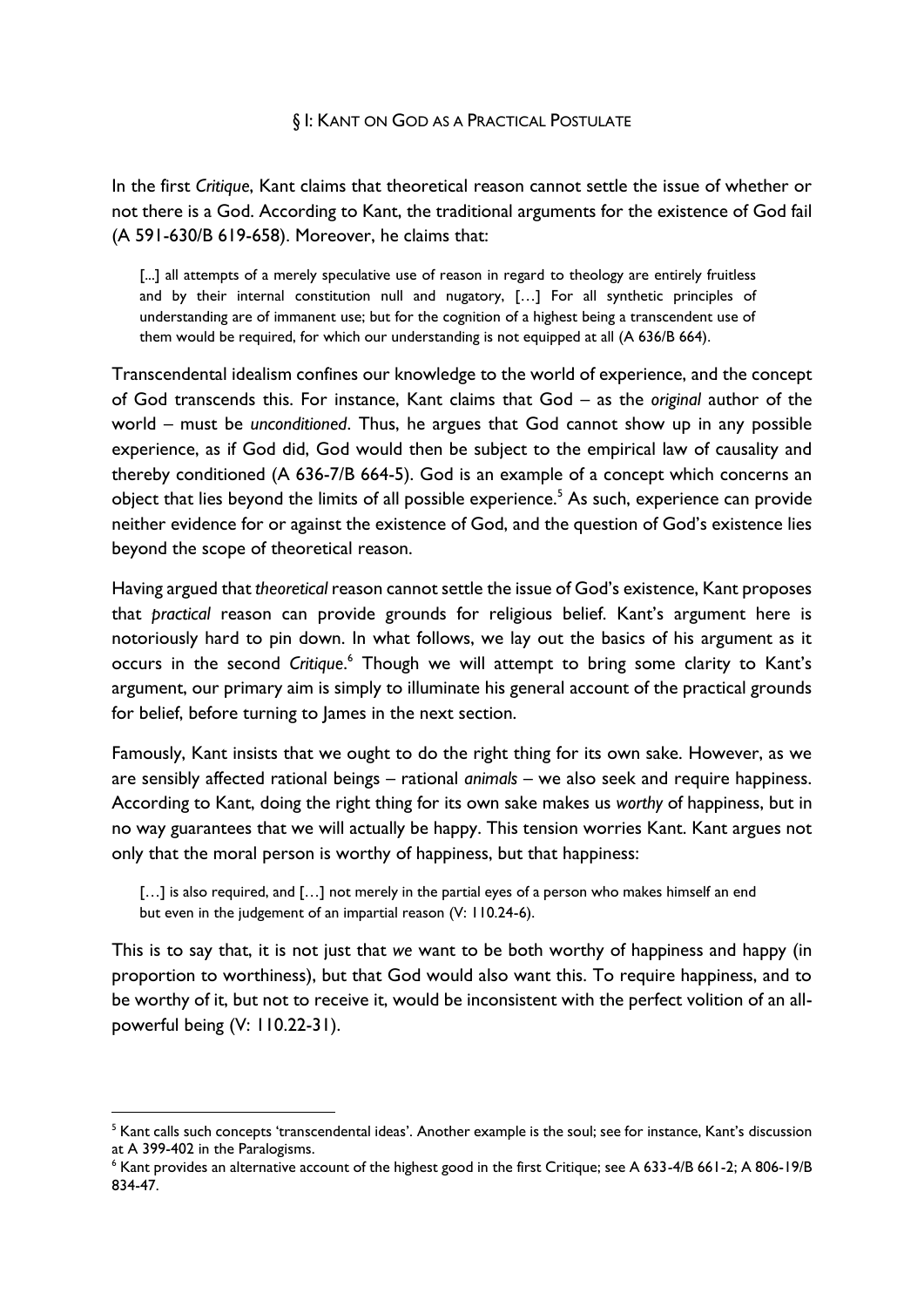It is through these thoughts that Kant is lead to the idea of the highest good, which he defines as:

Happiness distributed in exact proportion to morality (as the worth of a person and his worthiness to be happy) (V: 110.33-4). 7

Kant then makes the claim that practical reason requires that we seek this highest good. Were it impossible to attain the highest good, according to Kant, then practical reason – and the moral law along with it – would be false:

Now, since the promotion of the highest good, which contains this connection in its concept, is an a priori necessary object of our will and inseparably bound up with the moral law, the impossibility of the first must prove the falsity of the second. If, therefore, the highest good is impossible in accordance with practical rules, then the moral law, which commands us to promote it, must be fantastic and directed to empty imaginary ends and must therefore in itself be false (V: 114.1-9).

The exact relationship between the highest good and practical reason is notoriously difficult to determine. In this account of the highest good, we have tried to stay relatively close to the text of the second *Critique*. It is worth noting though, that not everyone agrees with this interpretation. There are several different plausible readings of Kant's argument for the highest good, and we do not seek to adjudicate between them here (either textually or philosophically).<sup>8</sup> Here, our concern is primarily with how Kant goes about solving an apparent tension in his account of the highest good.

Kant sets up morality and happiness as "quite heterogeneous" [*ganz ungleichartig*] (V: 112.29); we are meant to do the right thing for its own sake, with no guarantee that it will make us happy. In fact, as Kant conceives it, there is:

[...] not the least ground in the moral law for a necessary connection between the morality and the proportionate happiness of a being belonging to the world (V: 124. 30-2).

This is in part due to Kant's conception of nature, which he views as operating independently of the moral law:

[Virtue being the efficient cause of happiness is] *impossible* because any practical connection of causes and effects in the world, as a result of the determination of the will, does not depend upon the moral dispositions of the will but upon knowledge of the laws of nature and the physical ability to use them for one's purposes; consequently, no necessary connection of happiness with virtue in the world, adequate to the highest good, can be expected from the most meticulous observance of moral laws. (V. 113.30 – 114.1)

<sup>7</sup> Kant notes that the concept of the highest good contains an ambiguity: the *supreme* highest good is virtue, whereas the *complete* highest good is happiness distributed in exact proportion to morality (V: 110.12-111.5). Following Kant, we will continue to refer to the complete highest good as the highest good.

<sup>&</sup>lt;sup>8</sup> For what it is worth, we follow Fugate in thinking that the text itself is ambiguous: "the sheer number of attempts Kant made to clarify the argument renders it likely that several different strategies were employed at different times" (2014: 140). See Beck (1960) and Wood (1970) for two classic competing interpretations of the highest good, and Fugate (2014) for a new interpretation of the highest good, which sees it as a way of striving for virtue.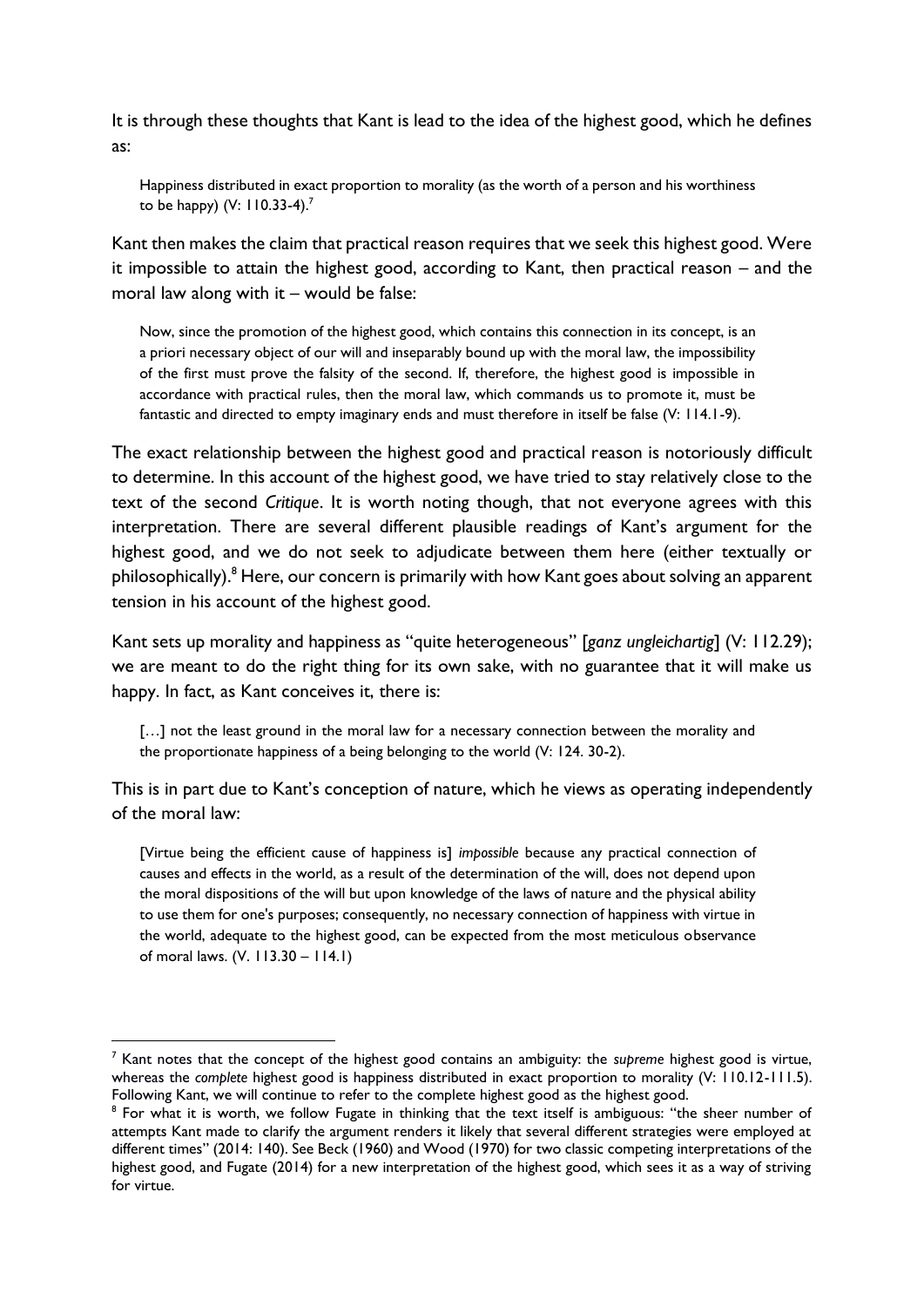Given this set up, the possibility of the highest good (happiness in *exact proportion* to moral worthiness) is problematic. Nonetheless, Kant holds that we have a *duty* to promote the highest good (V: 125.25) and – because ought implies can – this means that the highest good must be possible (V: 125.3-4).

How then is the highest good possible? Kant's solution involves God.<sup>9</sup> God makes it possible that we receive happiness in proportion to our worthiness (V: 124.7 – 125.30). As Kant puts it, the highest good is only 'possible insofar as a supreme cause of nature having a causality in keeping with moral disposition is assumed' (V: 125.27-9).<sup>10</sup> Otherwise expressed, Kant's claim is that while *nature* cannot make it possible that we will be happy in exact proportion to worth, *God* can.<sup>11</sup> In order to conceive of the highest good as possible then, we have to believe in God.

There are two key issues which need to be clarified here. The first concerns the way in which Kant considers the highest good *possible*. From what we have seen, it is clear that Kant thinks that we have a *duty* to promote the highest good, and that belief in God makes this possible. But it is not yet clear what this possibility refers to.<sup>12</sup> The ambiguity arises when we look closer, for instance, at the following claim:

[…] we *ought* to strive to promote the highest good (which must therefore be possible) (V. 125. 3-4).

The ambiguity is as follows: Is Kant's claim that it must be possible to *strive* to promote the highest good; or that must be possible to actually *attain* or *realise* it?<sup>13</sup> The text is slightly ambiguous on this, but we think that Kant's discussion of the immortality of the soul provides some illumination.

Kant claims that the highest good requires the complete conformity of our dispositions with the moral law (V: 122.5-7). The complete conformity of the will with the moral law is what Kant calls *holiness*, and Kant is quite clear that sensible rational beings like us cannot attain such a state (V: 122.9-12). Nevertheless, striving towards holiness is practically required, and thus Kant claims that it is 'necessary to assume such a practical progress [towards holiness] as the real object of our will' (V: 122.15-16). This endless progress, he argues, is only possible on the presupposition of the immortality of the soul (V: 122.17-20). Kant concludes that practical reason not only gives us grounds to believe in the existence of God, but also grounds for believing in the immortality of the soul.

<sup>&</sup>lt;sup>9</sup> It also involves an assumption of the immortality of the soul, which we shall discuss shortly.

<sup>&</sup>lt;sup>10</sup> Kant claims that we cannot think of God as grounding our obligation to follow the moral law (V: 125.34-126.1), but instead that God is required in order to make the highest good practically possible (V: 126.1-13).

<sup>&</sup>lt;sup>11</sup> There is a possible challenge to Kant here. Though it might be clear that nature cannot *guarantee* happiness in exact proportion to virtue, it is not clear that this would be *impossible.* We might, for instance, find historical occasions in which happiness *does* exist in exact proportion to worth. To fully consider this challenge, we would have to look in much more detail at Kant's conception of nature, and so we leave this challenge aside here.

 $12$  We are grateful to an anonymous referee for prompting us to clarify this.

<sup>&</sup>lt;sup>13</sup> Willashek (2010: 180n15) draws attention to a similar ambiguity in the text.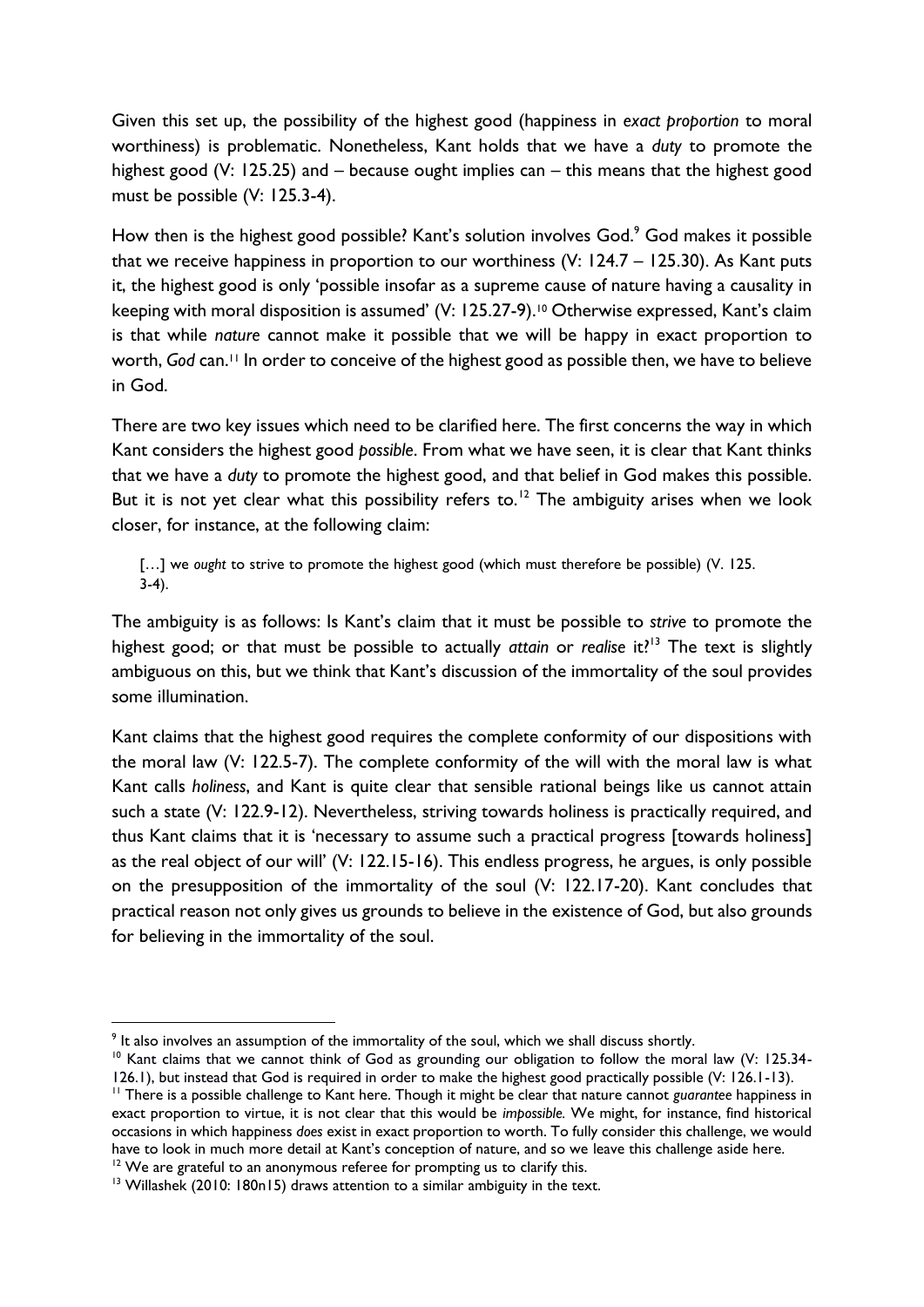How does this help with the issue at hand? While it is thus relatively clear that we must strive towards realising the highest good, it is unclear whether, and in what sense, we should regard the *realisation* of the highest good as possible. The fact that the highest good requires the assumption of immortality indicates that it is unlikely to ever be realised in the *empirical* world (which occurs in space and time).<sup>14</sup> As Kant notes, a person:

[...] may hope for a further uninterrupted continuance of this progress [towards holiness], however long his existence may last, even beyond this life; and thus he cannot hope, either here or in any foreseeable future moment of his existence, to be fully adequate to God's will […] he can hope to be so only in the endlessness of his duration (V: 123.17 – 124.3).

This passage suggests that the realisation of the highest good might not be possible, but that we can strive towards it and *hope*, in the endlessness of our duration, that we might achieve  $it.<sup>15</sup>$ 

In sum then, we have a duty to strive to promote the highest good, and as such are entitled to regard this striving as possible, but it is not clear that we must regard the realisation of the highest good as possible.

The second issue which needs to be clarified concerns the relationship between the highest good and the belief in God.<sup>16</sup> It is clear that Kant does not think that we *first* have to believe in the existence of God, and that the need to promote the highest good follows from this. But neither does Kant seem to believe that the opposite is the case, and that belief in God follows from our duty to promote the highest good. This would make the relation sound too temporal. Instead, Kant seems to argue that we have a duty to promote the highest good, and this is *inseparably* caught up with the belief in the existence of God. This inseparability is clear in the following passage:

Now, it was a duty for us to promote the highest good; hence there is in us not merely the warrant but also the necessity, as a need connected with duty, to presuppose the possibility of this highest good, which since it is possible only under the condition of the existence of God, connects the presupposition of the existence of God inseparably with duty; that is, it is morally necessary to assume the existence of God (V: 125.25-30).

Here, Kant suggests that our duty to promote the highest good requires us to believe in its possibility, and that this in turn is inseparably linked with belief in the existence of God.

<sup>&</sup>lt;sup>14</sup> Another option would be to realise the highest good in the noumenal world, but this comes with difficulties of its own. For one, it is not clear that we are individual selves with sensible desires in the noumenal world, and as such, it is not clear that the highest good – happiness in exact proportion to virtue – could be realised there. <sup>15</sup> For an alternative treatment of this, which recommends against using *hope* as the relevant doxastic state, see Willaschek (2010: 180-1). One question that arises from our reading is that, if we can only *hope* that the highest good can be realised, then perhaps we can only hope – rather than believe – that God exists or that the soul is immortal. However, this does not seem to follow. Whether or not the highest good is fully realisable, we still need God and the immortality of the soul to make striving towards it possible. Otherwise expressed, it seems possible to *believe* that we ought to promote the highest good, *believe* in God (who makes this possible), but only *hope* that the highest good can be fully realised. See also Gardner (2006: 266-7), who notes that Kant himself claims that hope is insufficient here, but that this "assertion is not explained or justified" (Gardner 2006: 267). <sup>16</sup> Again, we are grateful to an anonymous referee for asking us to clarify this issue.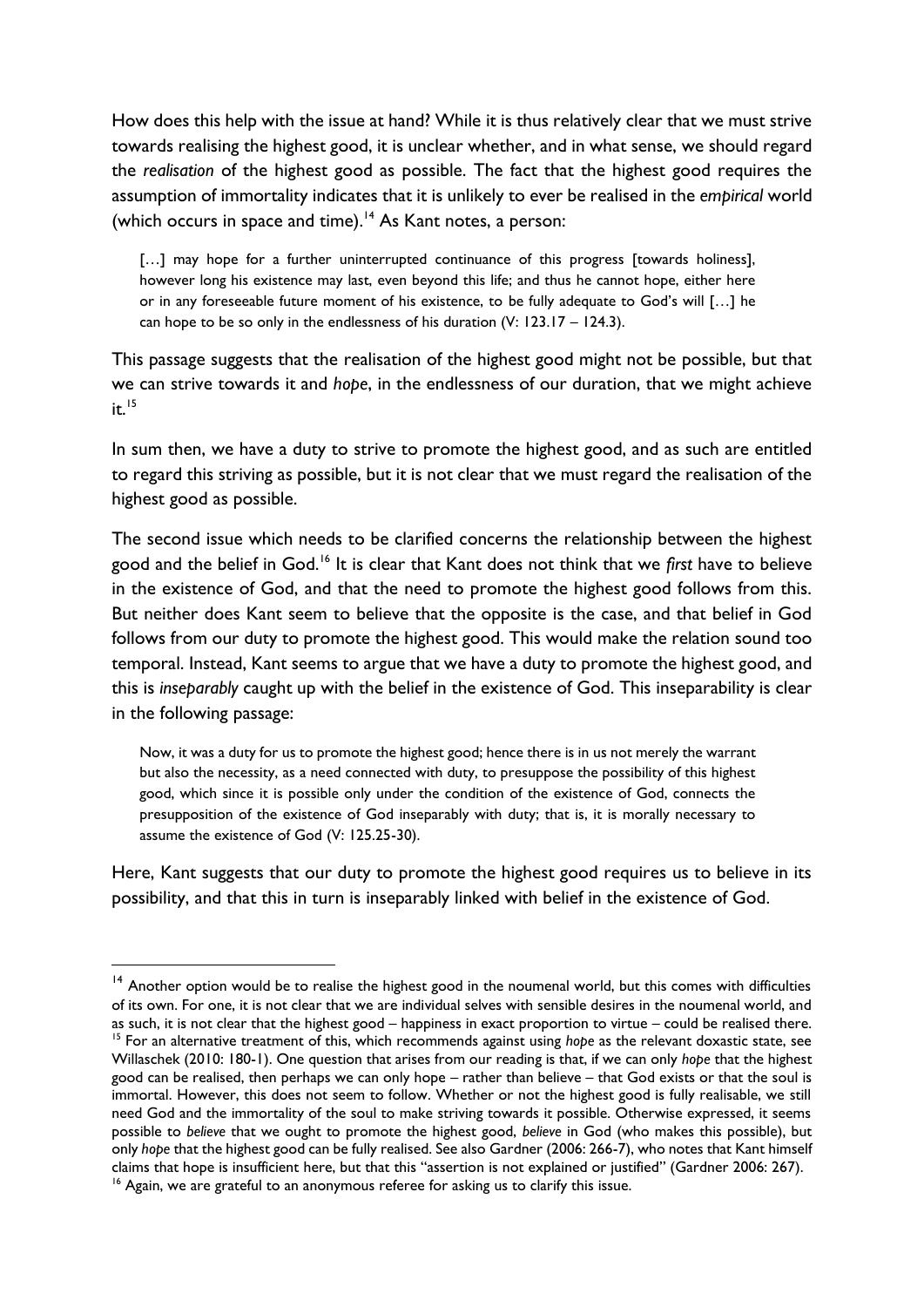In summary then, Kant thinks that we have practical – rather than theoretical – grounds for belief in the existence of God. Kant calls this special kind of belief a *postulate of practical reason*, where a postulate is:

[...] a *theoretical* proposition, though one not demonstrable as such, insofar as it is attached inseparably to an a priori unconditionally valid *practical* law (V: 122. 23-5).

Theoretical reason leaves open whether or not there is a God, as Kant contends that neither pure reason nor experience can settle the issue either way. The existence of God thus remains possible, and our duty to promote the highest good makes belief in God necessary, on practical grounds. Of course, there is much more that can be said here. And there is a lot which remains opaque in Kant's account of the highest good and its connection to the postulates. For our purposes though, the key point is as follows: according to Kant, belief in God is an *a priori* postulate of practical reason. 17

One of the potential benefits of Kant's position is that religious belief is insulated from the world of experience. This relates to a general feature of Kant's philosophy. Kant was worried about the threat that a deterministic efficient causal conception of nature posed to morality. One key aspect of this problem concerns our freedom. If *everything* is determined in an efficient causal way, then our freedom (and morality along with it) might be an illusion. Transcendental idealism offers a solution to this, in that it accepts that the *empirical* world is governed by deterministic natural laws, but maintains a space for freedom in the *noumenal*. 18 We can see a similar line of thought elsewhere in Kant. In his famous discussion at the start of *Groundwork* II, he claims that even if we have never experienced an action done from pure duty, that this does not call into question the correctness of morality (IV: 406.5 – 408.11).

In this way, Kant hopes to secure the possibility of moral action, no matter how the world of experience might be. And through making belief in God a practical postulate, he does something similar concerning religion. To promote the highest good is a duty. Fulfilling this duty requires the possibility of progress towards holiness, and of happiness in exact proportion to virtue. While neither of these are found in the empirical world, our duty to promote the highest good makes belief in them necessary, which gives us practical grounds to believe in the immortality of the soul and the existence of God. This is related to Kant's claim to have denied knowledge to make room for faith: Theoretical reason left open whether or not there is a God, and practical reason shows that God is an *a priori* practically necessary belief<sup>19</sup>

However, there are aspects of this strategy which will concern the pragmatist. Pragmatists typically hold that all beliefs are habits of action which are revisable in the light of appropriate

<sup>&</sup>lt;sup>17</sup> For a fuller account of belief in Kant, see Chignell (2007).

<sup>18</sup> See: A 557/B 585; IV: 457.16-19; V: 99.12-19.

 $19$  There is one empirical element to Kant's discussion of the highest good, namely the fact that we are sensible creatures that seek happiness.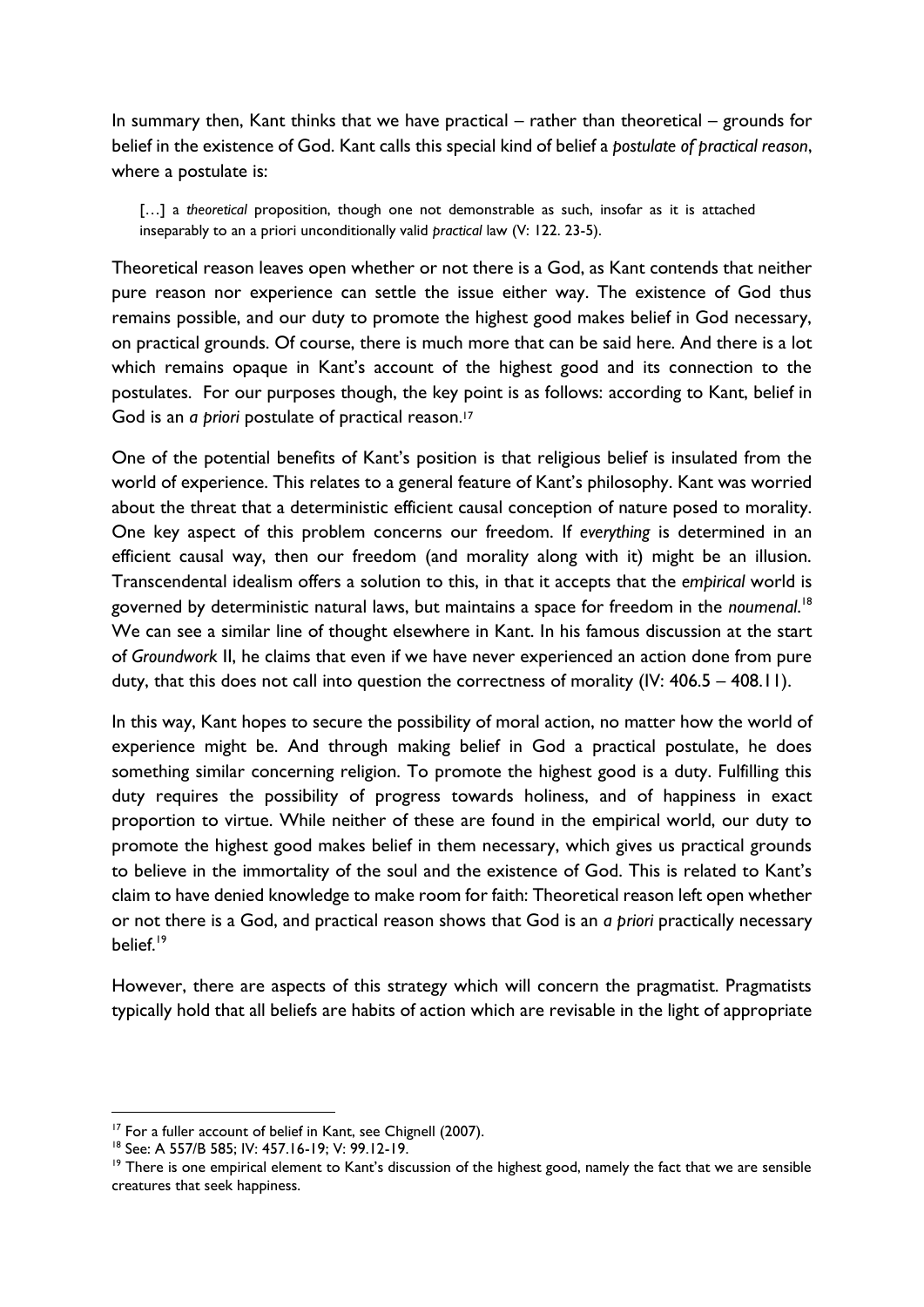experience.<sup>20</sup> As we shall see in the next section, though James is similar to Kant in arguing that we can adopt beliefs on practical grounds, he wants these beliefs to remain responsive to experience in a way that Kant does not.<sup>21</sup>

## §II: JAMES ON RELIGIOUS BELIEF AND EVIDENCE

James appears similar to Kant in that he also claims to "make room for faith" by limiting knowledge (1897, WB: 252). For Kant, practical reason provides us with grounds to hold religious belief when theoretical reason cannot, and we shall see that James makes the same kind of move. But alongside these similarities, there are some important differences in their accounts.

Whereas Kant contends that belief in God is a necessary and *a priori* postulate of practical reason, James's picture is – unsurprisingly – more pragmatic. The practical defence of religious belief that James mounts centres on the notion that certain beliefs, which are vitally important to our practical lives, must be adopted and acted under before they can be assessed as true or false. Religious belief is an obvious example of such a case, and this can be seen most clearly in James's will-to-believe argument, which this section will outline.

James's will-to-believe thesis was aimed at combatting the influence of strictly materialistic thinkers, such as W. K. Clifford. Such thinkers dismissed the legitimacy of religious belief on the grounds that there was – and could be no – theoretical or empirical evidence for adopting it. Clifford's evidentialism is encapsulated nicely in his famous quote that 'it is wrong, always and for everyone, to believe anything on insufficient evidence'. For Clifford, in fact, this injunction was not just of epistemic importance, but was also morally and practically important. By letting ourselves believe what we want without sufficient evidence, we are not only doing a disservice to ourselves, but weakening the epistemic norms of the whole race. We make ourselves, and those around us, more credulous, and more likely to adopt false beliefs in the future (Clifford, 1886: 169-175).

James's rejection of Clifford's evidentialism might tempt us to think of him as a *fideist* – someone who thinks that religious belief has no connection to evidence.<sup>22</sup> In actual fact, James

<sup>&</sup>lt;sup>20</sup> There are additional issues here about whether the necessity of a belief *justifies* it; see, for instance Stern (2000: 85-6; 2015: 221), Strawson (2010: 64), and Peirce (1902, CP 2:113). We think that this is an interesting topic, but one that is beyond the scope of this paper.

<sup>&</sup>lt;sup>21</sup> It is worth noting that even though the pragmatists reject that any belief can be said to be indubitable, they are not sceptics. If we do not have sufficient reason to doubt a belief, then we should continue to hold it as true, and act accordingly. But we retain a healthy fallibilism about our beliefs, and know that they could be revised in the future. According to Putnam, this fallibilism combined with anti-skepticism is one of pragmatism's most defining characteristics (Putnam, 1994: 152) Cf. Peirce (1898, CP5.589; 1905, CP5.416), and James (1896, WB: 20-24; 33)

<sup>&</sup>lt;sup>22</sup> Cf. Kuklick (1997: xx), who sees James's pragmatism as a form of fideism. Dooley (1972) suggests that James's argument shows that we can believe on passional rather than evidential grounds, in part because such beliefs have the potential to alter reality (Dooley 1972: 143, 149). Nathanson (1982) goes further, holding that James gives us non-evidential reasons to adopt certain beliefs even when there is evidence to suggest that they are false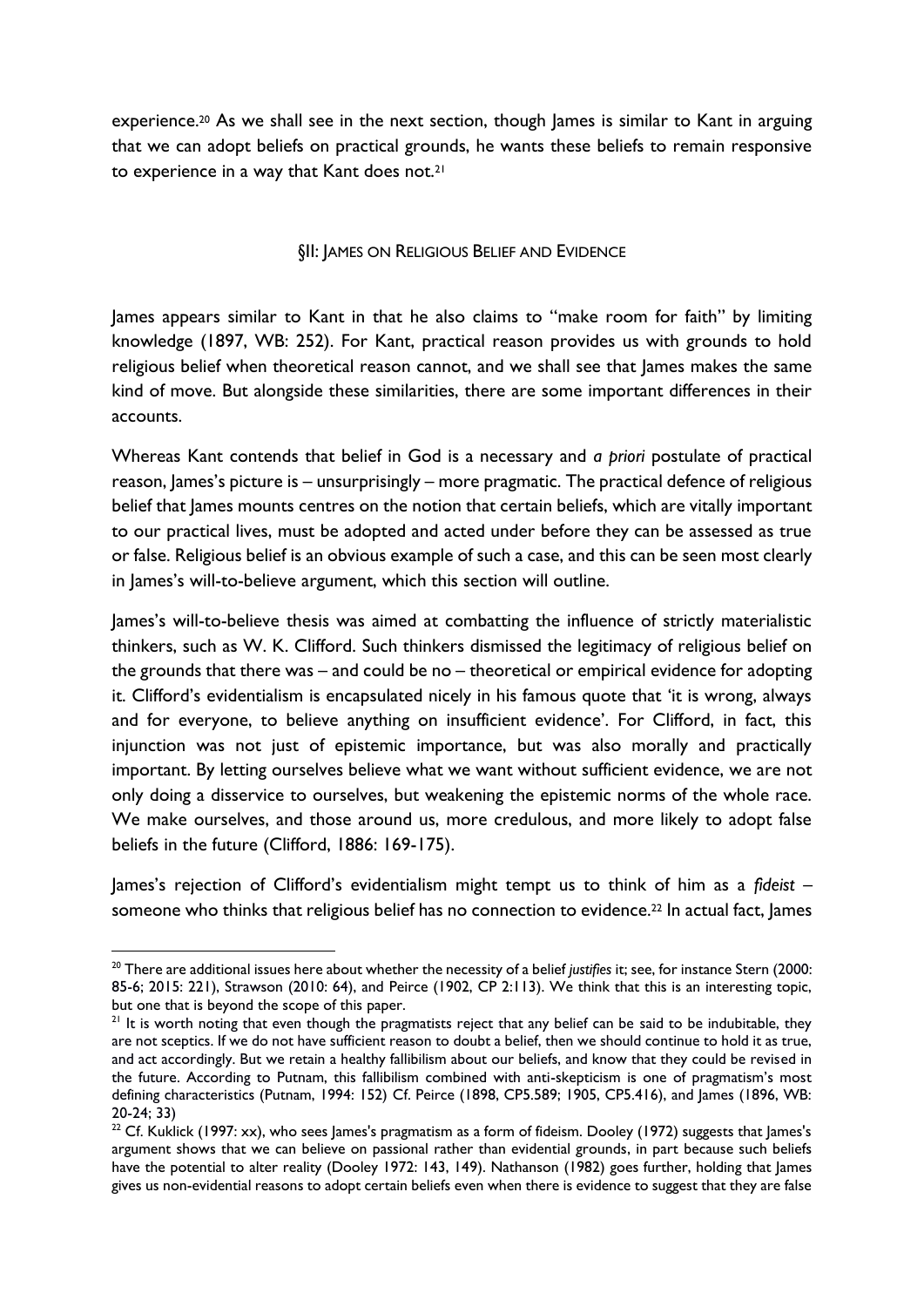is sensitive to many of Clifford's concerns, and wants our religious beliefs to be subject to the same epistemic norms as our other beliefs.<sup>23</sup> Nonetheless, James does hold that certain practically important beliefs can be legitimately adopted without evidence. Moreover, James holds that in some of these cases, the adoption of the belief in question is what allows evidence of its truth or falsity to become accessible. It is for this reason that James accuses Cliffordian evidentialism of demonstrating an 'insane logic', which would not only prevent us from believing on faith things which are practically vital to our lives, but would also prevent us from accessing the evidence required to assess these beliefs (1896, WB: 29).<sup>24</sup>

We will now run through the core of James's will-to-believe argument. For our purposes, the central point is that there are certain beliefs which we can legitimately adopt on practical – rather than theoretical – grounds. James places a great deal of restrictions on what sort of beliefs can be so adopted, and in what contexts. Firstly, he is clear that beliefs which *can* be decided on intellectual or empirical grounds should *not* be adopted on practical grounds. We cannot become climate change deniers just because we don't want to worry ourselves about climate change. We should not believe  $2 + 2 = 5$ , no matter how much personal satisfaction it may bring us. Such matters of fact, and relations between ideas, we are 'impotent' not to believe (1896, WB: 16). It is solely in cases in which our theoretical reason is insufficient for deciding between two (or more) equally plausible beliefs that James permits us to adopt a belief on practical grounds.<sup>25</sup>

<sup>(</sup>Nathanson 1982: 577). Gale (1999) seems to agree, suggesting that, according to James, we can be justified in believing metaphysical or religious hypotheses due to the "beneficial consequences of so believing" (1999: 93), even in "the teeth of quite powerful contrary evidence" (1999: 100). If Nathanson and Gale are correct, the willto-believe doctrine would allow us to believe whatever we wanted, regardless of evidence, if it was sufficiently beneficial to us to so believe. This position would be disastrous, not only because it is a very problematic view, but also because this is precisely the interpretation of the will-to-believe thesis which James vehemently denied.  $23$  Klein (2015) has recently argued that there are two distinctions at play in James's paper: the first concerns evidentialism and anti-evidentialism, whereas the second concerns whether the epistemology adopted in cases such as religious belief is the same as that adopted in other cases, such as science. Klein holds that James argues for the position that religious beliefs must be subject to the same epistemic norms as other beliefs, but suggests that James is silent on the evidentialism issue (see Klein 2015: 81n20). Dunham (2014) agrees with Klein on this point. We are sympathetic towards what Klein calls a unitary reading of James, in which religious and scientific belief share a similar epistemology, but we will not make that case here. Instead we focus our efforts to argue, *pace* Klein, that James is does have something to say about the way evidence relates to beliefs adopted on practical grounds.

 $^{24}$  There is thus a sense in which James holds a sort of evidentialism. Though he holds that religious beliefs can be adopted without evidence, he also holds that they are open to revision or rejection in the face of evidence which is brought to light later. Others have defended a stronger evidentialist reading of James. Weintraub (2003) also thinks that, despite James's stance against Clifford, he ought not be thought of as a fideist, but as a kind of evidentialist (Weintraub 2003: 108). However, Weintraub holds that James's evidentialism fails because it requires that we alter our criteria for evidence for certain important beliefs, such as religious beliefs (2003: 115). Welchman argues that James should be read as advocating a form of auto-experimentation, where the agent is both the test-subject and the researcher (2006: 234). This is perhaps closest to our reading of James, as will be shown in the final section. Aikin (2014) rejects both kinds of evidentialist approach, though he is not fully clear why (2014: 198n8). Aikin himself holds that James's argument supports a kind of evidentialist reading, but against James's own intentions. James, on Aikin's reading, is supposed to be defending faith against evidentialism, and thus James's evidentialism is taken to be accidental, and a critical failure of his account (Aikin 2014: 153).

<sup>&</sup>lt;sup>25</sup> This is not restricted to religious or moral cases, however. James is quite clear that in scientific inquiry we often adopt beliefs as regulative assumptions, or as hypotheses, in much the same way as we do in moral or religious case. Thus, James accuses Clifford of being such a strict evidentialist that he goes against his own stated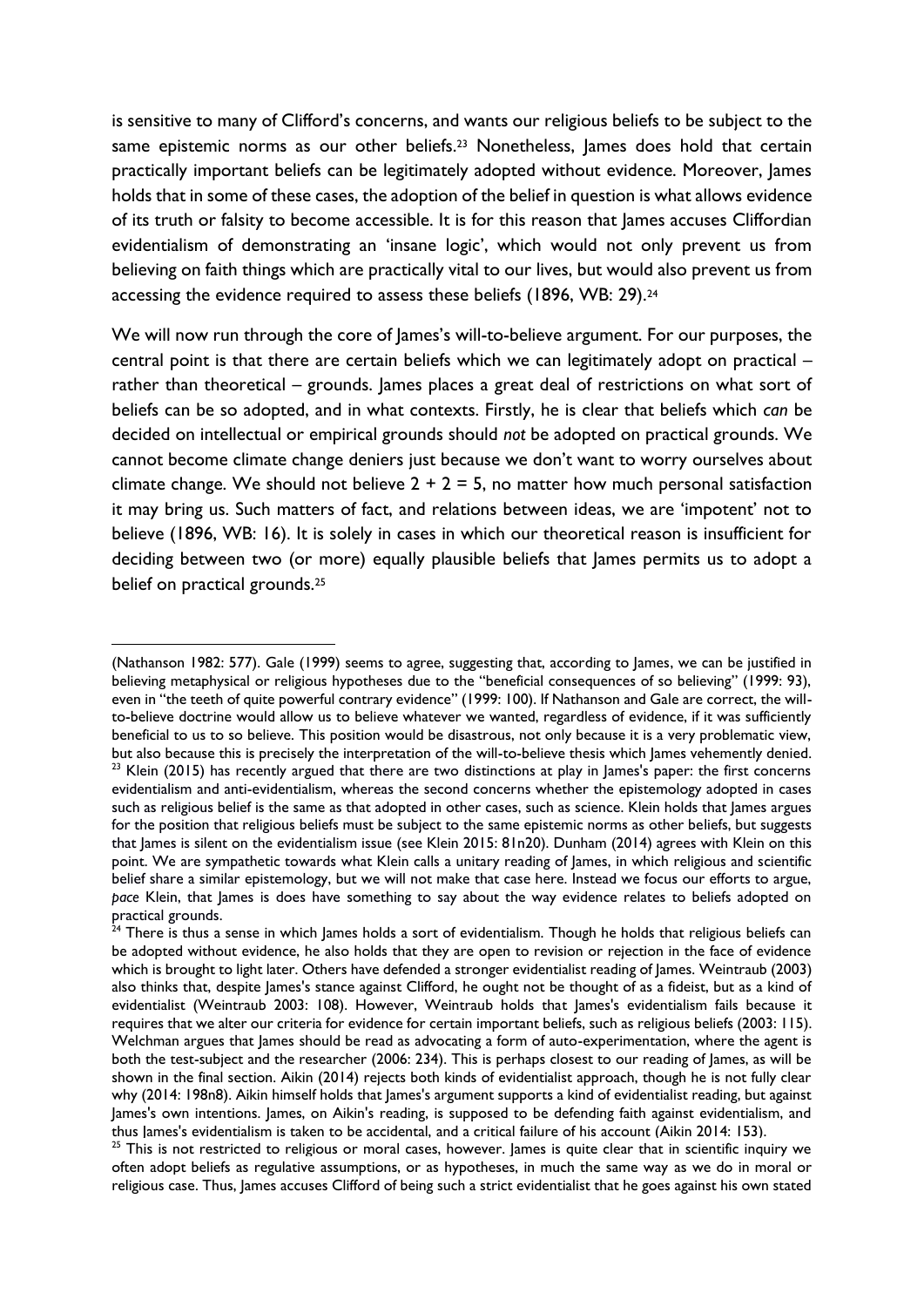Once it is clear that a belief cannot be settled on theoretical grounds, there are three more criteria which it must meet for it to be legitimately adoptable on practical grounds: the option must be *live, forced, and momentous*. An option is *live* if it is salient or relevant in a given context, such that someone would be willing to act on it. This means that the belief must be coherent with our collection of already held beliefs, and it must be possible and plausible, at least to the person adopting it. It was not a choice for most people in nineteenth century America whether or not to be a Muslim or a Hindu. It *was* a live issue whether or not to be a Christian. As such, there are not only personal, but also cultural elements which determine the liveness of a given option. An option is *forced* if there are only a set number of choices, and one cannot abstain from a decision. The obvious example James offers is any 'dilemma based on a complete logical disjunction'. Given a vote between two candidates, I might choose to abstain, or to spoil my ballot. However, I cannot abstain on the decision of whether or not God exists. I either believe or I do not.<sup>26</sup> An option is *momentous* if my choice whether or not to believe will make a significant practical difference to my life. Believing or not believing in God will radically shape the way one organises their moral and practical life, and the way in which one looks at their place in the universe (1896, WB: 14-15). When we have met these three criteria, James asserts, we have the right to adopt the belief on practical grounds: 'we have the right to believe at our own risk any hypothesis that is live enough to tempt our will' (1896, WB: 32).

James's talk of adopting religious beliefs as 'hypotheses' here is important to note. This choice of word is indicative of James's insistence that, once adopted on practical grounds, our religious beliefs should be just as susceptible as other beliefs to revision and assessment in the light of subsequent experience. In fact, lames defines 'faith' in these scientific terms:

Faith is synonymous with working hypothesis. The only difference is that while some hypotheses can be refuted in five minutes, others may defy ages. [… These theories] may exhaust the labors of generations in their corroboration, each tester of their truth proceeding in this simple way – that he acts as if it were true, and expects the result to disappoint him if his assumption is false. The longer disappointment is delayed, the stronger grows his faith in his theory (1882, WB: 79).

James uses the words 'belief' and 'hypothesis' somewhat interchangeably, a fact which has not escaped the notice of some critics.<sup>27</sup> This equivocation is not without reason, however. For James, a hypothesis is something that we adopt, which guides our action, and which we confirm, deny, or revise in the light of subsequent experience. For the pragmatist, beliefs too

empiricism, seeing as the adoption of beliefs on insufficient evidential grounds is an important part of scientific inquiry. Klein (2015) draws this out nicely.

 $26$  There is no religious middle ground for the pragmatist, according James, as the agnostic is for all practical purposes an atheist (1896, WB: 20, 30; 1895, WB: 50-51). As James puts it, in certain questions "[t]he universe will have no neutrals" (1882, WB: 88-89).

 $27$  Aikin (2014) for instance, holds that what lames's will-to-believe argument gets him is the proscription that in certain cases it is legitimate to act *as-if* one beliefs a proposition prior to the evidence, not that it is legitimate to *believe* such propositions.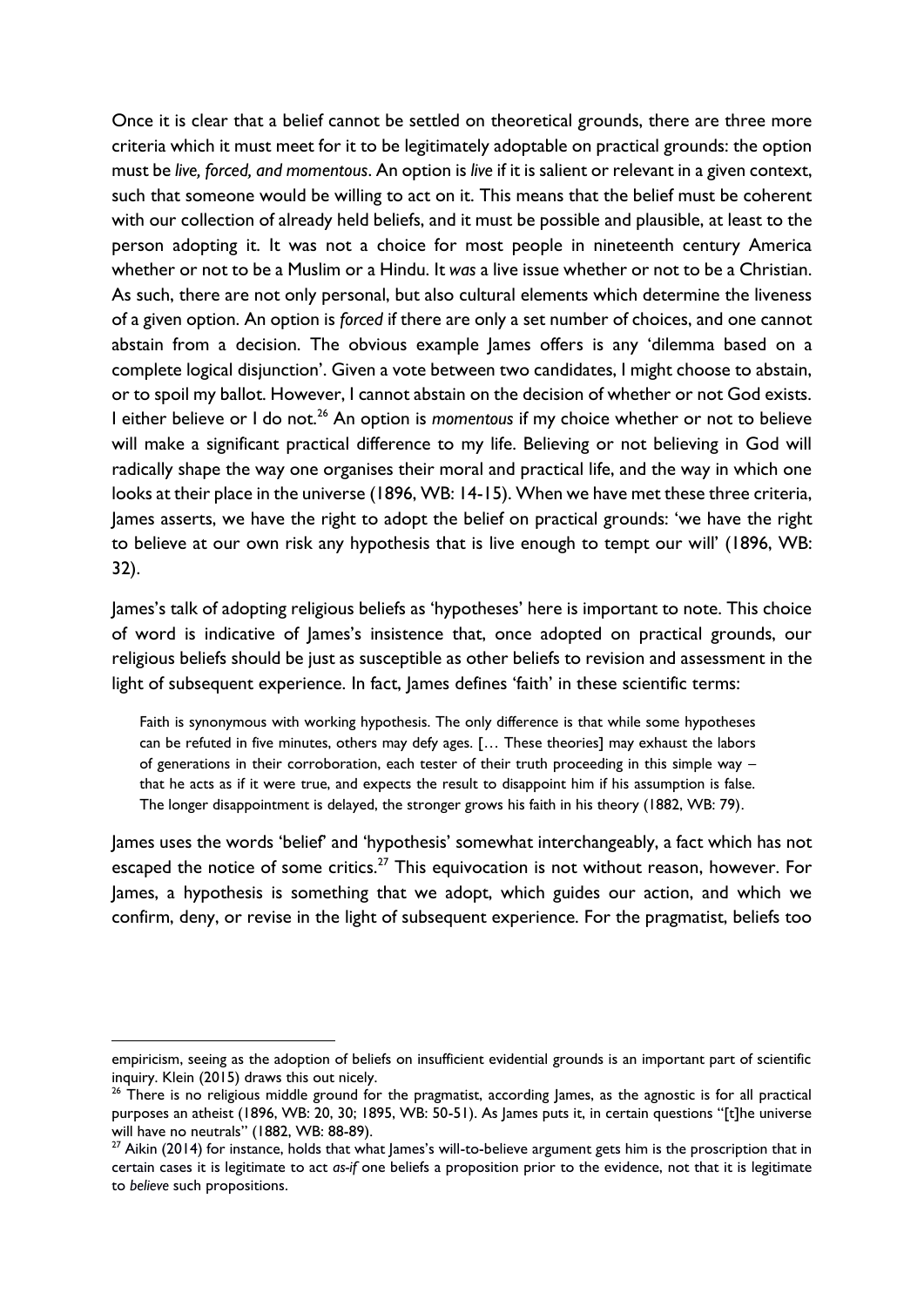are guides for action, which are always revisable in the light of subsequent experience. There is much more that could be said about this, but we will leave this issue aside here. $^{28}$ 

We might distinguish two significant classes of will-to-believe cases. The first are cases in which the adoption of the belief gives us access to the evidence by which the belief can be assessed. James's (imperfect) example is friendship. If I want to know whether or not you and I are friends, I cannot 'stand aloof, and refuse to budge an inch until I have objective evidence'. If I do not assume friendship, and act accordingly, I am unlikely to ever experience the evidence which will confirm that the friendship exists. As such, it is the adoption of the belief in the friendship itself which allows me to access the evidence relevant to assessing it (1896, WB: 28-9). On practical grounds – I want to be your friend! – I adopt the belief that we are friends on insufficient evidence, and as such make myself open to the evidence needed to assess the  $h$ elief<sup>29</sup>

The second class of will-to-believe cases are those in which the adoption of the belief contributes to the state of affairs which makes it true. James uses the case of a climber stuck in the mountains (1882, WB: 80-2; 1895, WB: 53-4). The climber must jump across a chasm in order to survive. If she believes that she can make the jump, then she will gain the confidence required to make the leap across the chasm. If she believes that she cannot make the jump, she will lack the required confidence, and fall to her death. In either case, adopting the belief brings about the state of affairs which makes that belief true:

[...] you make one or the other of two possible universes true by your trust or mistrust – both universes having been only *maybes* […] before you contributed your act (WB: 54).

On practical grounds – she wants to live! – it is permitted for the climber to adopt the belief that she can make it across the chasm, despite the fact that there is insufficient evidence to support that belief at the time of its adoption. In doing so, her faith, as James puts it, "*creates its own verification"* by contributing to the state of affairs which makes it true (1882, WB: 80).

These types of case allow James to distinguish between two basic relationships that a belief can have to evidence. In the cases which we typically take to be paradigmatic, there is sufficient evidence prior to the adoption of a belief for us to judge it to be true or false. Call this type of evidential relation *anterior.* In certain cases, however, the evidence for a belief only comes *after* its adoption. Call this type of relation *posterior*. There is a further distinction which our discussion of the will-to-believe thesis allows us to make. What we have called the *posterior* evidential relation can be split into two types. Cases in which the adoption of a belief is required before evidence for or against that belief is made available (like the friendship case)

<sup>&</sup>lt;sup>28</sup> It is worth noting that Kant also talks of hypotheses, and differentiates them from the postulates of practical reason. For Kant, hypotheses are permissible claims of theoretical reason, where the postulates – as we have seen – are inseparably connected to necessary claims of practical reason. For a fuller account of this difference, see Willaschek (2010: 184-5).

<sup>&</sup>lt;sup>29</sup> James's example is imperfect for two reasons: firstly, it is not clear in what way the friendship case is sufficiently live, forced, *and* momentous, and so a legitimate candidate for adoption on practical grounds; and secondly, it is not clear in what ways the friendship pre-exists the adoption of the belief, and in what ways the adoption of the belief calls the friendship into existence. Thus, it is not clear whether the friendship case belongs to this or the second class of will-to-believe cases.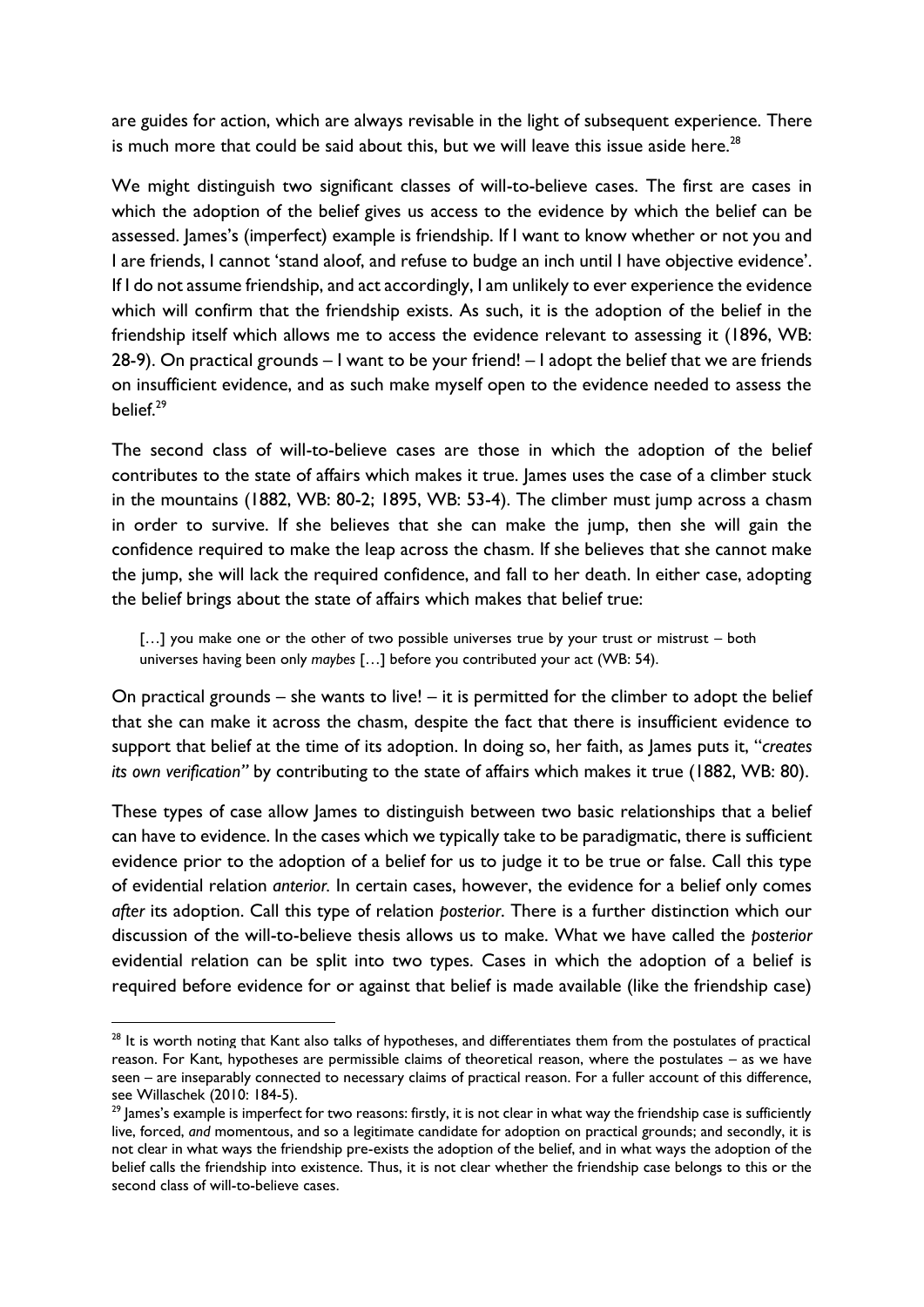might be called *posterior non-productive*. Cases in which the adoption of a belief is a factor in *making* that belief true (like the climber case) might be called *posterior productive*. As we have shown, we can find both types in James's discussion, though he is not himself careful in distinguishing them.

These distinctions allow us to be clearer on James's relation to evidentialism. If evidentialism is understood as the thesis that the only thing which justifies the adoption of a belief at *t1* is the evidence that we have at *t1*, then James's will-to-believe position is a straightforward rejection of evidentialism. Cliffordian evidentialism is the position that the *anterior evidential relation* is the only thing which can legitimise the adoption of a belief. In most cases, James agrees that establishing the truth of a belief prior to its adoption should be our ideal. When possible, when the evidence is available, or when we have no practical or temporal restrictions, we should continue 'weighing reasons *pro et contra* with an indifferent hand' until we have sufficient evidence to judge the truth of a belief (1896, WB: 26). However, in certain cases we may legitimately adopt a belief on practical grounds and 'at our own risk', which can only be assessed subsequent to its adoption (1896, WB: 32). Nonetheless beliefs which are adopted without evidence at *t1* can be later assessed, revised, and rejected in light of evidence at *t2*, and so demonstrate a posterior relation to evidence.

In what follows, we shall focus on beliefs which have a *posterior non-productive* evidential relation. This is because James holds that religious belief is an example of this type. He makes this clear by interpreting religious belief under the analogy of friendship:

[J]ust as a man who in a company of gentlemen made no advance, asked a warrant for every concession, and believed no-one's word without proof, would cut himself off by such churlishness from all the social rewards that a more trusting spirit would earn – so here, one who should shut himself up in snarling logicality and try to make the gods exhort his recognition willy-nilly, or not get it at all, might cut himself off forever from his only opportunity of making the god's acquaintance (1896, WB: 31).

With religion, we must adopt belief (on practical grounds) before we have access to the evidence by which we assess it, but adopting this belief does not *contribute* to its truth. This is just as well. No whole-hearted religious believer is going to hold that the truth of their belief is dependent on their believing it.<sup>30</sup>

At this point it is worth noting that, up till now, we have been talking as if the experience of one person is sufficient for assessing the truth or falsity of a religious belief. In fact, though James sometimes 'for the sake of simplicity' talks as if this were the case, his considered opinion is that the 'co-operation of generations' and the experience of the "entire human race" are required to assess beliefs of such scope (1882, WB: 87-8). This coheres with the

<sup>30</sup> Aikin (2014) seems to delineate a distinction similar to the one we draw between *posterior productive* and *nonproductive* cases. Aikin's distinction is between what he calls *evidentially productive doxastic efficacy* and *alethically productive doxastic efficacy* (Aikin 2014: 159). However, he believes that James holds all his cases to be cases of the former, which loosely corresponds to our *posterior productive* evidential relation (Aikin 2014: 160). Aikin correctly asserts that such a position would fail to capture orthodox religious belief (Aikin 2014: 175).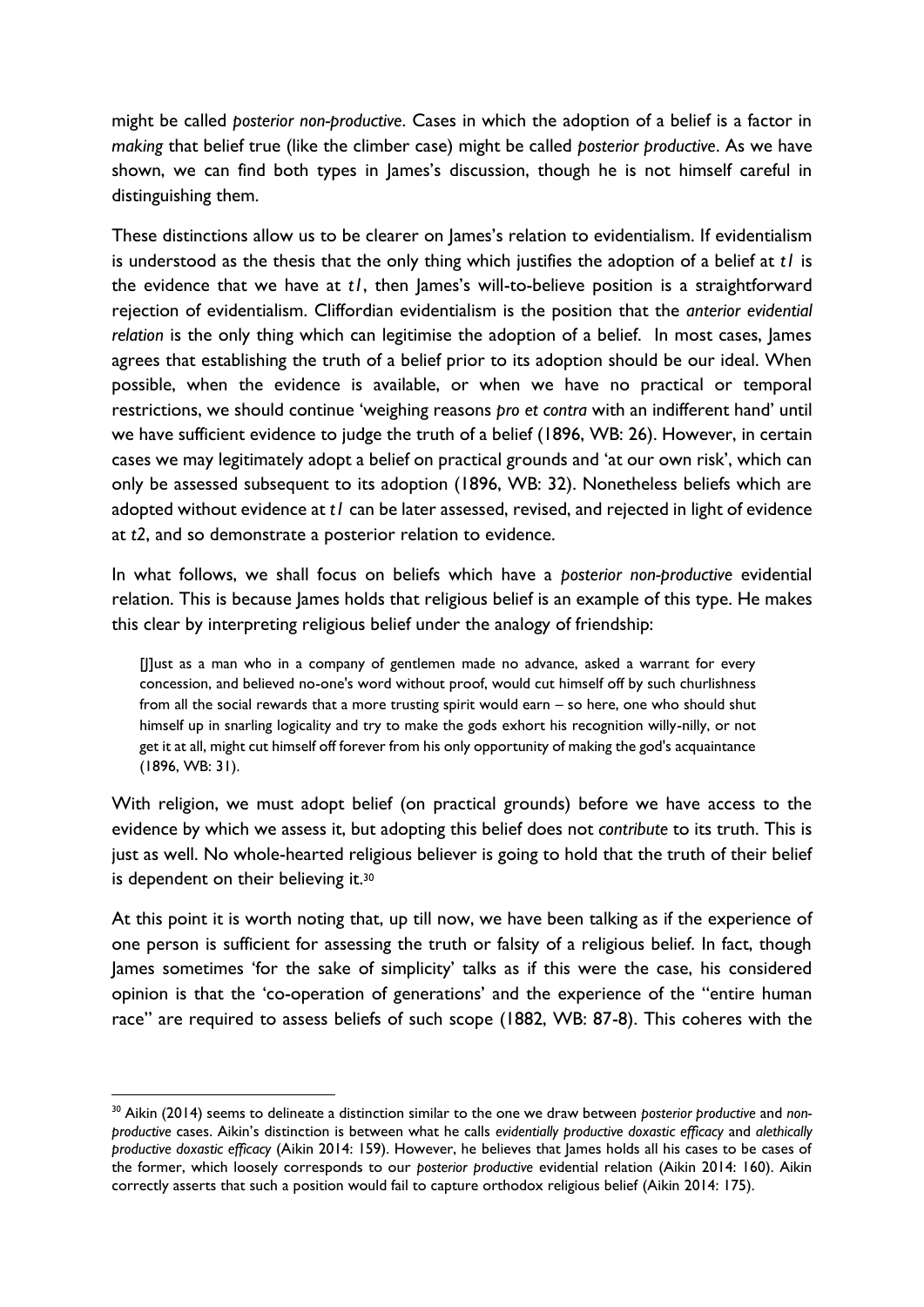long-established pragmatist view that truth emerges within a community of inquiry, rather than in the experience of one person.<sup>31</sup>

In summary, James believes that we have practical grounds for the adoption of religious belief, but holds that these beliefs are evaluable in light of subsequent experience. It is clear that James, in posterior non-productive cases in particular, wants to separate the legitimate grounds for *adopting* a belief from the grounds on which we judge that belief to be justified. <sup>32</sup> We are legitimately allowed to adopt religious belief on practical grounds, provided the option is live, forced, momentous, and unsettled by theoretical reason. Nonetheless we judge religious belief – like any other belief according to the pragmatist – to be true or false based on whether or not 'the total drift of thinking continues to confirm it' (1896, WB: 24). Exactly what counts as evidence, for James, will be examined in the next section.

## § III: KANT AND JAMES ON RELIGIOUS BELIEF AND EVIDENCE

At first glance, it seemed that neither Kant nor James allowed evidence to play a role in matters of religious belief. For Kant God is an *a priori* practical postulate, and for James religious belief is something adopted for practical reasons. We have argued, however, that whereas Kant wants to insulate belief in God from the empirical world, James thinks that religious belief should be responsive to evidence, subsequent to its adoption.<sup>33</sup>

<sup>&</sup>lt;u>.</u> <sup>31</sup> See, for instance, Peirce (1868, CP5.311); Misak (2013: 60).

<sup>&</sup>lt;sup>32</sup> In separating the legitimacy of belief adoption from the subsequent evaluation of the truth or falsity of that belief, we differ from the majority of traditional and contemporary interpretations. Pihlström, for instance, has recently argued that James is making a transcendental argument for God's existence akin to Kant's:

James may be interpreted as arguing for the reality of God […] on moral grounds. The "religious hypothesis" is needed for us to be able to lead a "strenuous moral life". It seems that we have to belief, or must reserve ourselves the right to believe, that God exists, in order to be able to take morality seriously and to avoid falling into moral nihilism – analogously to Kant's "postulates of practical reason" (Pihlström 2014: 190).

Though James *does* hold that there are practical moral benefits to religious belief (e.g. 1891, WB: 160), he is *not* making a transcendental argument for the existence of God. James's argument in "The Will to Believe" aims only to legitimise the adoption of religious hypotheses, to be tested in future experience. This said, it may be that the practical moral benefits of a religious hypothesis might count as (coherentist or practical) evidence of its validity in the long run.

<sup>&</sup>lt;sup>33</sup> This difference is emphasised by James himself, in his conclusion to Varieties of Religious Experience. There he contrasts his own "crass" religious theory, in which religious objects (if real) are expected to have phenomenal effects, with "Kantian" religious theories, which "bar […] ideal entities from interfering causally in the course of phenomenal events" (1902, VRE: 409). According to James, the idea:

<sup>[</sup>t]hat no concrete particular of experience should alter its complexion in consequence of a God being there seems to me an incredible proposition, and yet it is the thesis to which (implicitly at any rate) [Kantian religious theory] seems to cling (1902, VRE: 411).

Were religious objects to exist, we ought to expect there to be *experiences* which would count as evidence for religious beliefs, whereas this is precisely what Kant denies.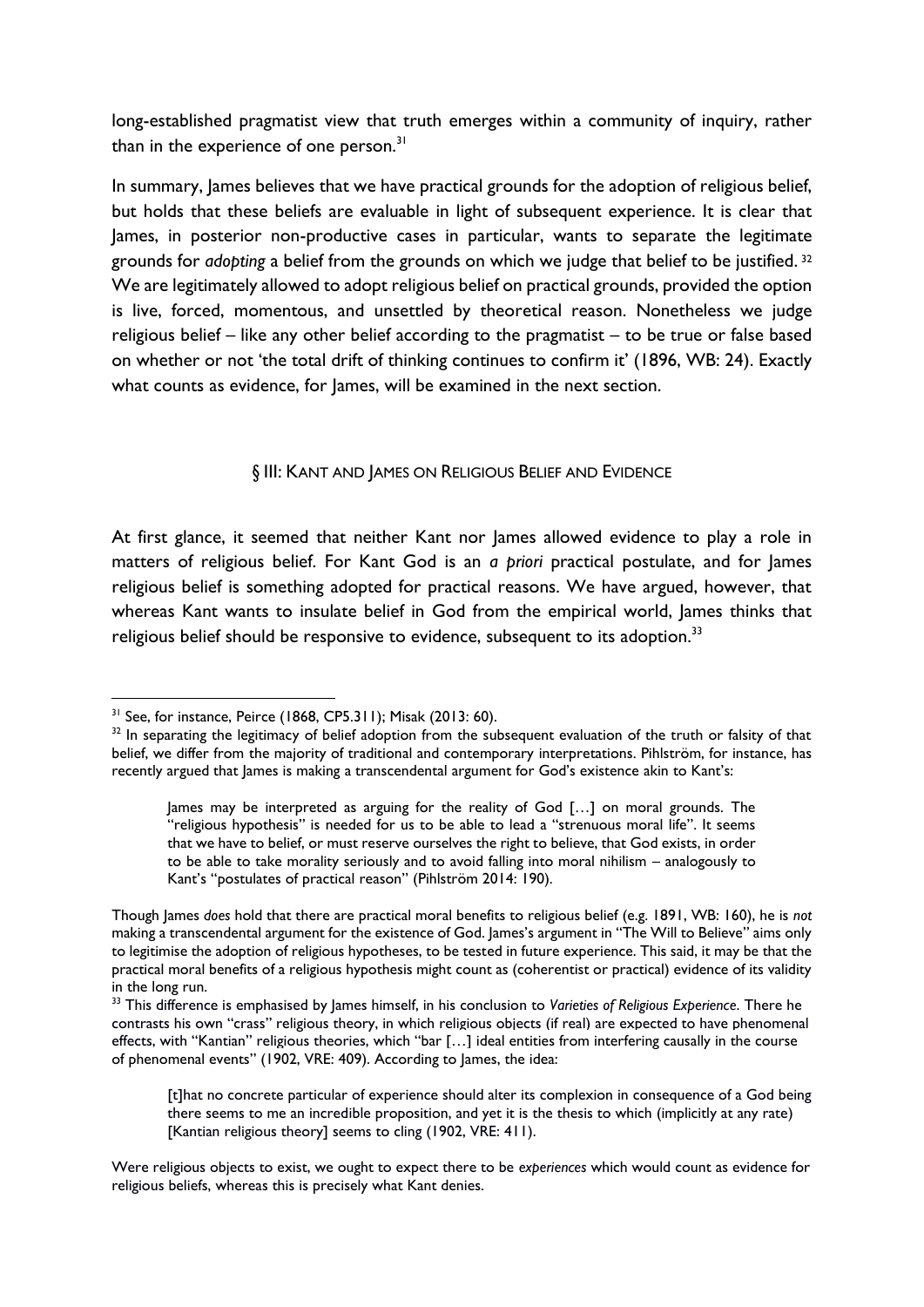To clarify our position, it will be worth briefly contrasting our reading with another account of Kant and James on practical grounds for belief. Marcus Willaschek (2010) argues that both Kant and James allow for adopting religious belief on practical grounds, and that neither Kant nor James allow evidence to play a role in the assessment of those beliefs. We agree with Willaschek on the first point, but disagree on the second.

By 'evidence', Willaschek means 'considerations that tell in favour of p (i.e. in favour of the truth of that proposition)' (Willaschek 2010: 169n3). According to Willaschek:

As Kant claims, there can be reasons for believing something which are not evidence in this sense, since these reasons do not bear on the truth of the proposition in question, but on the belief's relation to the subject's moral commitments. Hence, to deny that there is evidence for the propositions in question is not to deny that there are reasons for holding them (Willaschek 2010: 169n3).

The important insight of Kant (and James), according to Willaschek, is that there can be rational belief without evidence.

We agree with this general point. However, we have argued that, according to James, though religious beliefs can be *adopted* on non-evidential practical grounds, they must subsequently be assessed on the basis of future evidence (with the added complication that the relevant experience is not available prior to the adoption of the belief). This however raises the question of what could count as evidence in the case of religious belief. Though James does not answer this question directly, we might distinguish three interrelated classes of evidence which he takes to be relevant to assessing religious belief: experiential evidence, coherentist evidence, and practical evidence. We shall briefly examine these in turn.

What we call 'experiential' evidence is essentially empirical evidence. Upon adopting religious belief, believers might have access to specific phenomenal experiences which would indicate (to them) the truth of their belief. James is quite clear that 'many persons […] possess the objects of their [religious] belief, not in the form of mere conceptions which their intellect accepts as true, but rather in the form of quasi-sensible realities directly apprehended' (1902, VRE: 59). Such beliefs are 'as convincing to those who have them as any direct sensible experiences can be' (1902, VRE: 66), and without such experiences faith can become hollow and empty (1902, VRE: 59-60). According to James such religious experiences constitute 'evidence exactly similar in nature' to those which are taken to be evidence in our more scientific inquiries (1902, VRE: 335). In principle, there is no epistemic difference between phenomenal experiences which indicate the truth of religious hypotheses and those which indicate the truth of physical hypotheses. Nonetheless, taken by themselves – as subjective experiences of the believer – such experiences are imperfect evidence, and without additional epistemic support from the other two types of evidence, they do not indicate truth any more than hallucinations do (1902, VRE: 377). The pragmatist connects truth with what *community* of inquirers would believe in the long run, and so such private experiences do not constitute adequate evidence.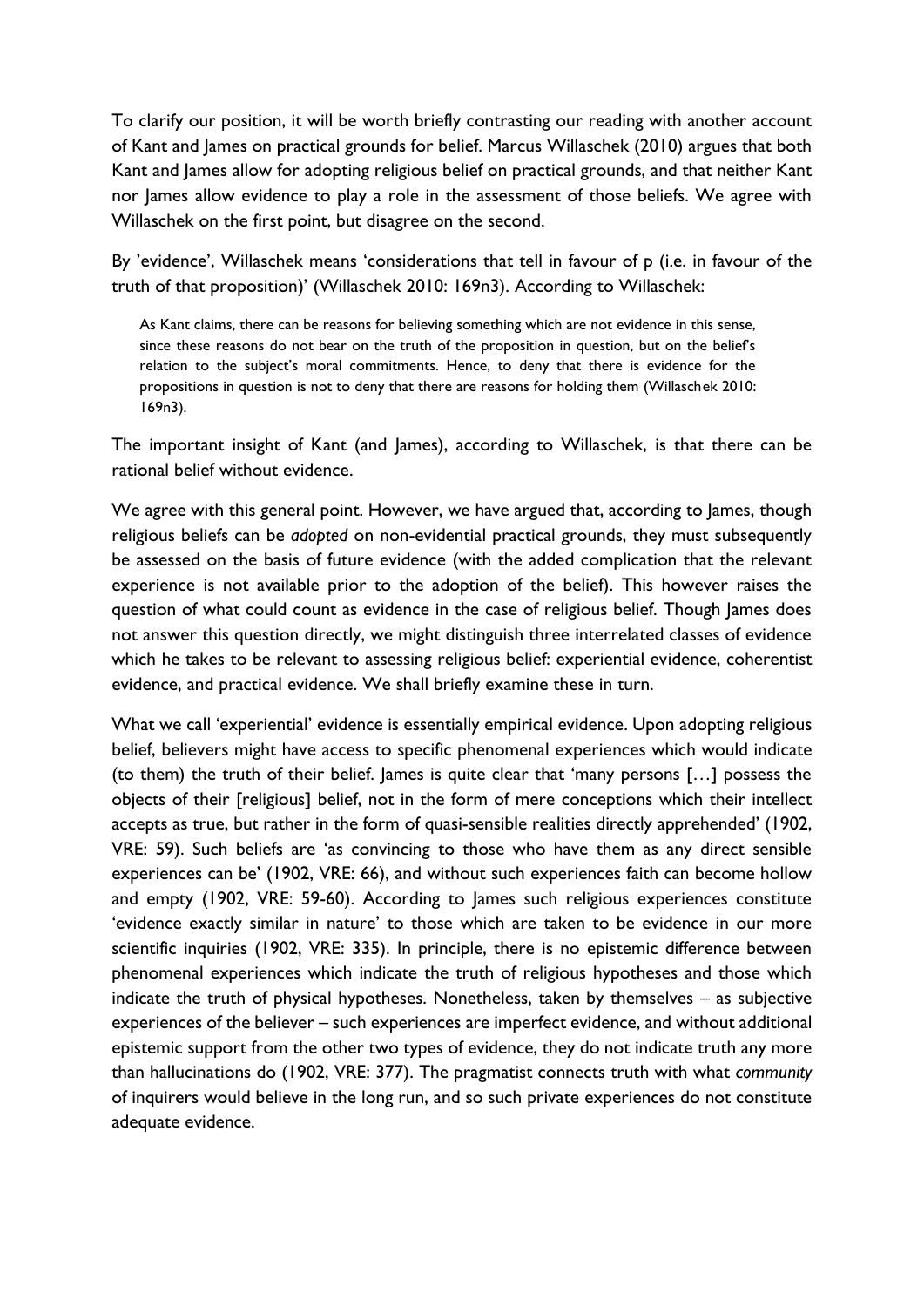By *coherentist* evidence we mean indications that some particular hypothesis coheres with beliefs which we already hold to be true. When some new hypothesis fits nicely with things we already hold to be true, or offers additional explanation or unification, this is taken be evidence of its truth. Similarly, when the findings of one science confirm the findings of another, this indicates the truth of both. Though James holds that we should to some extent separate different spheres of inquiry from each other, if something we hold to be a fairly stable belief in one sphere flatly contradicts a hypothesis in another sphere, this might count as evidence of its falsity.<sup>34</sup> For instance, James held that discoveries in the natural sciences, most notably Darwinism, disproved the religious hypothesis of natural theology. Under our current understanding of nature, the natural world cannot be seen as the expression of a perfect, benevolent deity (1895, WB: 43). Darwinism does not disprove *all* religious hypotheses, but it does limit the particular hypotheses which we can adopt. Similarly, the fact that our religious hypotheses cohere with and support our moral practices is – for James – indicative of their truth (1891, WB: 160).<sup>35</sup>

The third type of evidence is what we call 'practical' evidence. Crudely put, lames thinks that if a belief is *useful* or *works* in our experience, then this is indicative of its *truth*. It is this form of evidence that James puts the most weight on, and where we can see another crucial difference between Kant and James. Whereas Kant argues that practical reason gives us a priori grounds to believe in God, James holds that the practical role that religious beliefs play in our subsequent concrete experience, that is, whether or not they work, indicates the truth of those beliefs.

James' claim here follows from what classical pragmatists take truth to consist in. Though these pragmatists hold that a true proposition is one which agrees with reality, they deny the possibility of a theoretical stance in which this agreement can be determined *a priori*. The truth of a proposition must instead be demonstrated by its working. A true belief would be one which better enabled us to operate on  $-$  and more accurately predict  $-$  future experience. We thus have good reason for holding that a belief that works is a true belief. Conversely, a belief which encountered problems when applied to experience would be rightly doubted, and judged in need of revision or rejection. An *absolutely* true belief would be one which always worked, and which 'no farther experience [would] ever alter' (1907, P: 106).<sup>36</sup>

<sup>&</sup>lt;sup>34</sup> We might think that some coherentist evidence might well be available *prior* to the adoption of a religious belief, and that this would tell against our claim that evidence for religious beliefs are only available subsequent to adoption. This seems correct, to an extent. A potential belief being coherent with our already held beliefs seems to be one component to it being consider plausible, and thus *live.* However, accepting this is consistent with holding that other coherentist evidence is only available after adoption; Sometimes it is only once we adopt and act under a belief that we see whether it coheres with all our other commitments, or continues to cohere with other beliefs which we adopt later.

<sup>&</sup>lt;sup>35</sup> Stern (2015) has recently argued that both Kant and James are coherentists about freedom. According to Stern, both thinkers hold that the idea of freedom coheres with and supports our moral beliefs and practices, and this counts as evidence for the truth of freedom. If Stern is correct, then it might be argued that Kant allows for some notion of evidence – coherentist evidence – to play a role in the legitimisation of religious belief. On this reading of Kant, the fact that belief in God supports our commitment to the highest good might indicate the truth of that belief.

 $36$  Or as Peirce would put it, truth is "a state of belief unassailable by doubt" (1905, CP5.416).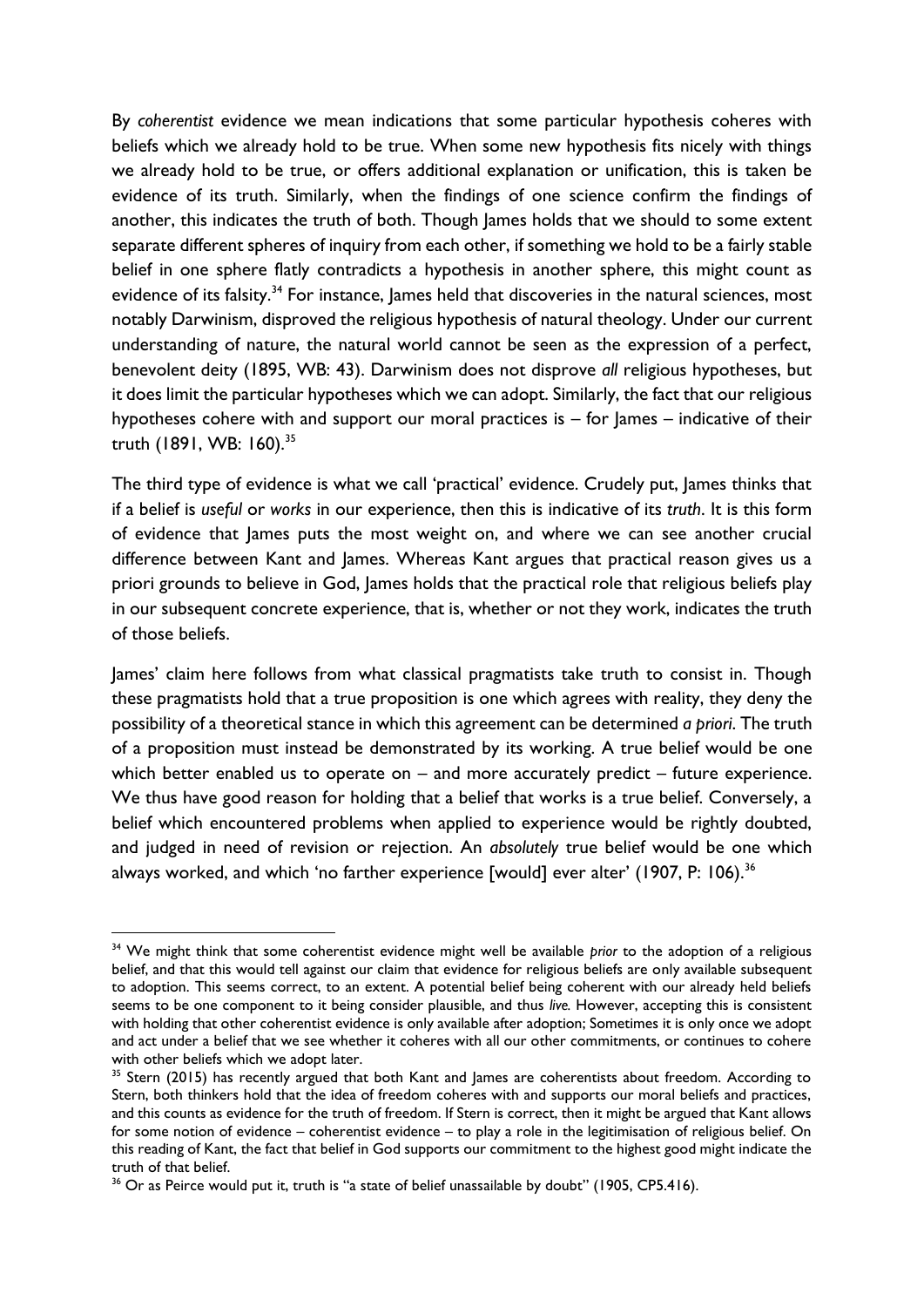According to James's Darwinian inspired epistemology, by testing our various beliefs within our own experience, and against that of other people's, we allow reality to 'select' for true beliefs. Though all classical pragmatists share some form of this epistemology, James is unique among the pragmatists in that he applies it to religious beliefs:

If religious hypotheses about the universe be in order at all, then the active faiths of individuals in them, freely expressing themselves in life, are the experimental tests by which they are verified, and the only means by which their truth and falsehood can be wrought out. The truest scientific hypothesis is that which, as we say, "works" best; and it can be no otherwise with religious hypotheses. Religious history proves that one hypothesis after another has worked ill, has crumbled at contact with a widening knowledge of the world, and has lapsed from the minds of men. Some articles of faith, however, have maintained themselves through every vicissitude, and possess even more vitality today than ever before […] Meanwhile the freest competition of the various faith with one another, and their openest application to life by their several champions, are the most favourable condition under which the survival of the fittest can proceed (1896, WB: 8).<sup>37</sup>

In certain carefully delimited contexts, James allows individuals to adopt religious beliefs on practical and personal grounds. Through doing so, these individuals gain access to the practical experience through which these beliefs can be assessed. Whether these beliefs are satisfying in the long run, whether they stand up to external criticism, and whether they allow us to successfully predict and act in future experience, are the kinds of experimental tests by which we assess them. This 'working' is what we mean by practical evidence. According to James, in such matters we 'cannot possibly conceive of any other sort of 'evidence' or 'proof' than this'. Over the course of 'the experience of the entire human race', through such experiential tests, we move closer to absolutely true beliefs (1882, WB: 87-88).

The major difference between the two thinkers then, is that whereas Kant conceives of religious belief as insulated from the world of experience, James opens religious beliefs to assessment through their application to concrete experience. When Kant defends belief in God on practical grounds, he means that theoretical reason leaves the matter undecided, but that we nonetheless have necessary and *a priori* grounds for believing in God if we are to fulfil our practical duties. Such practical grounds do not count as evidence of God's existence, in the sense of telling favour of the truth of that proposition, but are instead rational requirements for practical reason.<sup>38</sup> When James defends religious belief on practical grounds, he means that theoretical reason leaves the matter undecided, but that believers are (subject to certain limitations) free to adopt a belief which they find plausible and meaningful. James's practical grounds are not *a priori* and necessary postulates of practical reason, but they nonetheless may have some significant impact on our moral practices. James's kind of practical grounds do not count as evidence either. However, James does leave room for the subsequent

<u>.</u>

Here we see the clear application of what we have called practical and coherentist evidence to religious belief.

<sup>37</sup> James says something similar in his *Pragmatism* lectures:

On pragmatistic principles, if the hypothesis of God works satisfactorily in the widest sense of the word, it is true. Now whatever its residual difficulties may be, experience shows that it certainly does work, and that the problem is to build it out and determine it, so that it will combine satisfactorily with all the other working truths (1907, P: 143).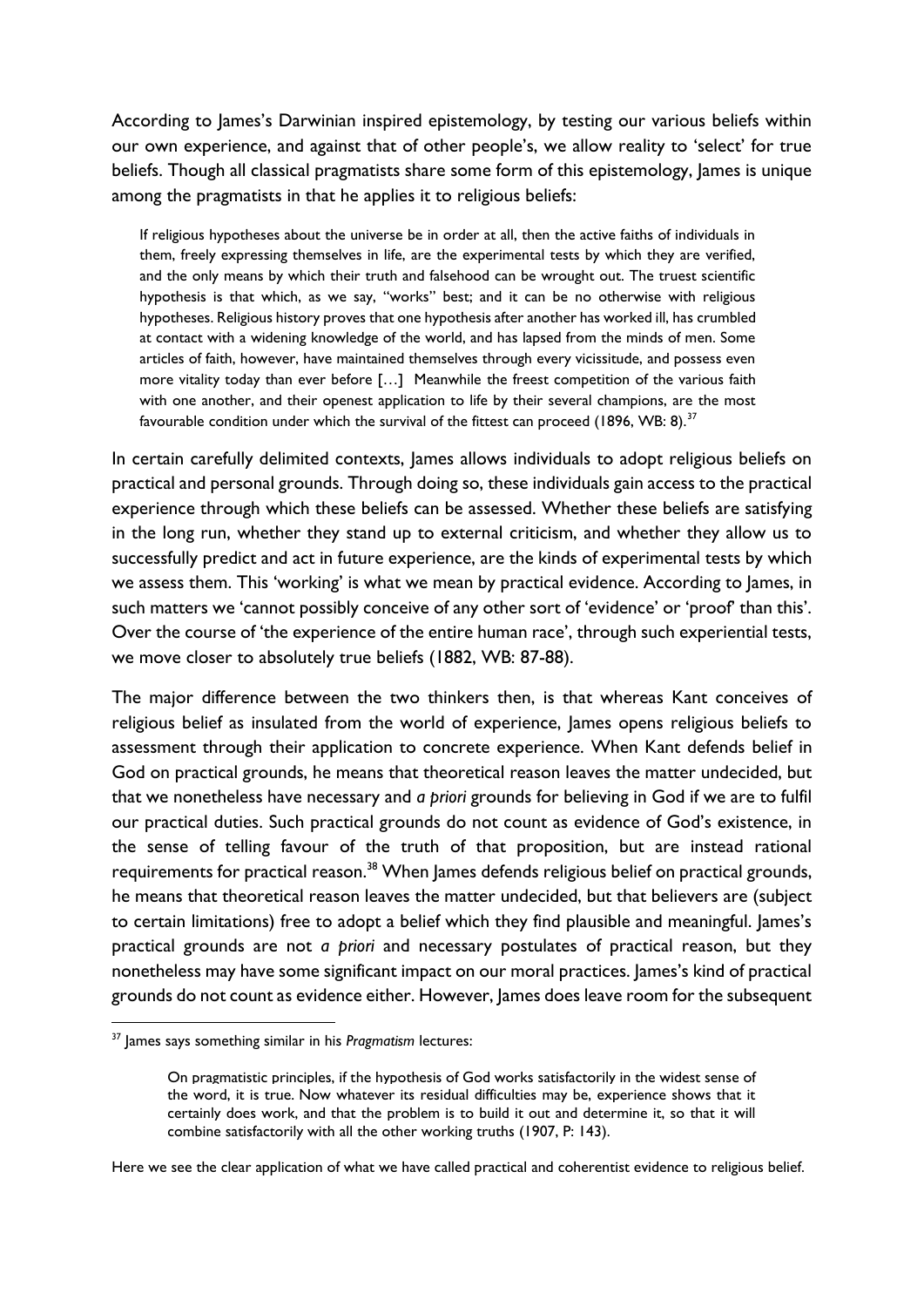experience of how these beliefs work when applied to reality to count as *practical evidence*, in the sense of telling in favour (or against) the truth of some religious proposition.

Here it is worth noting that, in the *Canon of Pure Reason*, Kant seems to allow that *some* beliefs can be adopted through practical considerations, but later defeated on theoretical grounds.<sup>39</sup> And indeed, when it comes to the highest good and Kant's argument for God as a postulate, Kant only offers this practical argument because he thinks that theoretical reason cannot settle the issue either way. However, important differences still remains between Kant and James' accounts on this. For one, Kant thinks that the highest good is *inseparably* connected to a necessary object of practical reason; James by contrast, does not conceive of practical grounds in terms of necessity. Relatedly, as we have seen, James thinks that we should assess how our religious beliefs work *after* we've adopted them, and moreover, claims that if these beliefs work, that counts in favour of their *truth*.

What is the upshot of these differences? One concrete consequence concerns atheism. According to Kant, belief in God is a necessary practical postulate, and as such atheism is rejected as irrational. For James, on the other hand, there is nothing irrational about being an atheist. In fact, both the atheist and the religious believer are, according to James, engaged in the same philosophical project of trying to make sense of the world, and their different hypotheses can be judged by the same criteria. Both adopt hypotheses about the way the world is based on personal and practical grounds. And both should be free to act according to their own hypotheses, gathering relevant evidence for assessing them, and revising or rejecting them when appropriate. Over time, one view will perhaps show itself to be more attuned to our lived experience, more coherent with other beliefs which we hold to be true, and more practical, and so the continued drift of human thought will confirm it. But it is only through actual experience (and conversation) that such a conclusion could be reached. For now, we can only adopt the hypotheses which appeal to us, and subject them to our own – and other's – lived experience.

However, in suggesting that religious faith is akin to scientific hypotheses, and subject to the same epistemic norms as other beliefs, James perhaps moves away from traditional religious phenomenology. A traditional religious believer might object that our belief in God is not a fallible hypothesis, and should be maintained even in the face of substantive negative experience So, by trying to make religious belief more plausible to the scientifically minded, James may end up alienating the more traditional religious believer. Kant on the other hand, in suggesting that religious faith is practically justified regardless of how the empirical world appears, seems to align himself with more standard religious phenomenology.

 $39$  See A 824-5/ B 852-3. We are grateful to an anonymous referee for pointing us to this passage.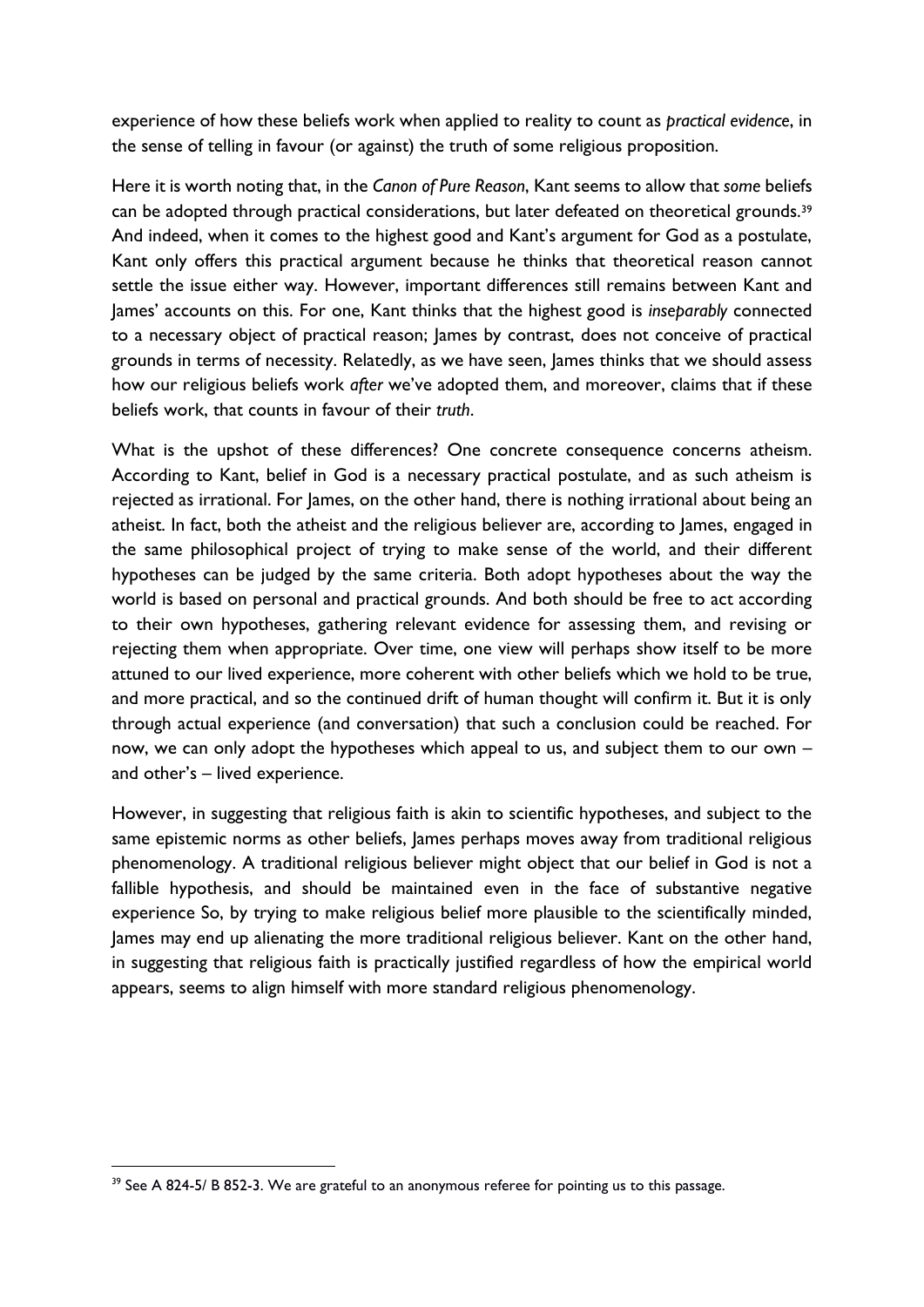### CONCLUDING REMARKS

According to both Kant and James, theoretical reason leaves religious belief unsettled. Rather than abandoning religious belief in the face of theoretical reason's insufficiency, both thinkers turn to practical reason to ground religious belief. But, despite apparent similarities, we have argued that the two thinkers differ significantly in the way they go about this. Whereas Kant argues that belief in God is a necessary *a priori* practical postulate, James treats religious belief as a hypothesis which is adopted on practical and personal grounds. And whereas Kant insulates religious belief from the world of experience, James holds religious beliefs to be revisable or rejectable in the light of subsequent experience. In particular, we have shown that according to James, whether or not a religious belief works counts as evidence for its truth or falsity. In short, James opens religious belief to experience in ways that Kant does not.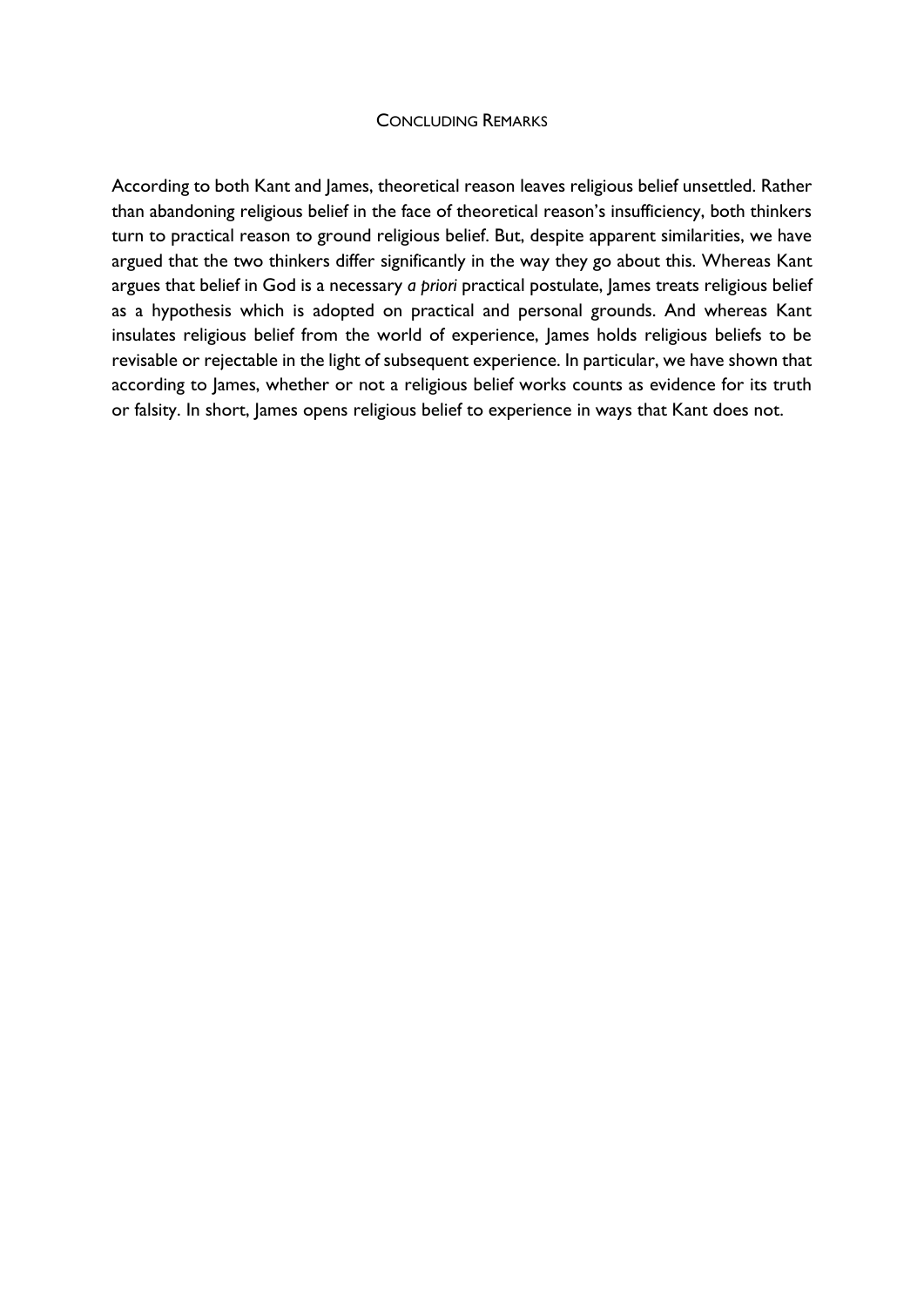## **REFERENCES**

## *Works cited by abbreviation:*

All Kant references are to the volume, page and line number of the Akademie Ausgabe of *Kants gesammelte Schriften* (Berlin: de Gruyter 1900-). Citations from the first *Critique* are given to the A and B editions; translations are rom *the Cambridge Edition of the Works of Immanuel Kant* edited by Guyer and Wood (1995).

References to William James are quoted from *The Works of William James* collection. The following abbreviations were used:

[P]: *Pragmatism* (1975a), Bowers, F. and Skrupskelis, I. K., eds. Cambridge, MA and London: Harvard University Press.

[VRE]: *The Varieties of Religious Experience* (1985), Burkhardt, F. H., Bowers, F., and Skrupskelis, I. K., eds. Cambridge, MA and London: Harvard University Press.

[WB]: *The Will to Believe and Other Essays* (1979), Burkhardt, F. H., Bowers, F., and Skrupskelis, I. K., eds. Cambridge, MA and London: Harvard University Press.

Refences to C. S. Peirce are to *The Collected Papers of Charles Sanders Peirce*, 1958-1966, C. Hartshorne and P. Weiss, eds. Cambridge MA: Belknap Press of Harvard University Press.

## *Other Works:*

Aikin, S. F. 2014. *Evidentialism and the Will to Believe.* London, New Delhi, New York, Sydney: Bloomsbury.

Beck, L. W. 1960. *A Commentary on Kant's Critique of Pure Reason*. Chicago, University of Chicago Press.

Carlson, T. 1997. "James and the Kantian Tradition" in Putnam, R. A., ed. *The Cambridge Companion to William James*. Cambridge: Cambridge University Press, 363 – 384.

Chignell, A. 2007. "Belief in Kant" *Philosophical Review* 116: 323-360.

Clifford, W. K. 1886. *Lectures and Essays,* 2nd ed. London; New York, N.Y.: Macmillan and Co.

Dooley, P. 1972. "The Nature of Belief: The Proper Context for James's 'The Will to Believe'". *The Transactions of the Charles S. Peirce Society* 8: 141-151.

Dunham, J. 2015. "Idealism, Pragmatism, and the Will to Believe: Charles Renouvier and William James". *British Journal for the History of Philosophy*, 23:4, 756-778*.*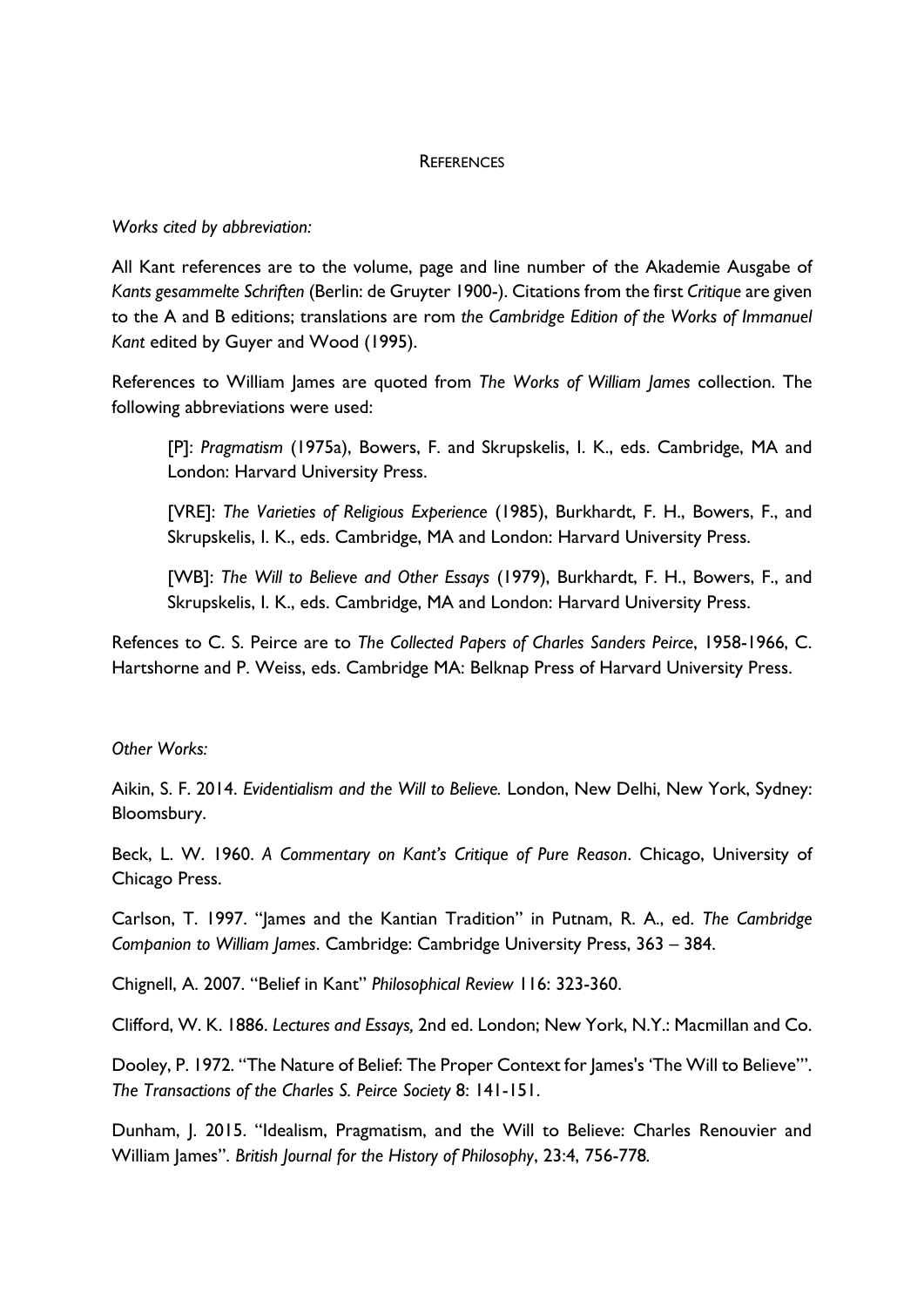Fugate, C. 2014. 'The Highest Good and Kant's Proof(s) of God's Existence' in *History of Philosophy Quarterly*, 31: 2, pp. 137-58.

Gale, R. 1999. *The Divided Self of William James*, Cambridge University Press.

Gardner, S. 2006. 'The primacy of practical reason.' *A Companion to Kant*. Bird, G., ed. Oxford: Blackwell: pp.259-274.

Klein, A. 2015. *"*Science, Religion, and 'The Will to Believe'". *The Journal of the International Society for the History of Philosophy of Science* 5 (1): 72-117.

Kuklick, B. 1977. *The Rise of American Philosophy, Cambridge, Massachusetts, 1860-1930.* New Haven: Yale University Press.

Lamberth, D. C. 1997. "Interpreting the Universe After a Social Analogy: Intimacy, Panpsychism, and a Finite God in a Pluralistic Universe". *The Cambridge Companion to William James*. Putnam, R. A., ed. Cambridge: Cambridge University Press: 237 – 259.

Lamberth, D. C. 1999. *William James and the Metaphysics of Experience.* New York: Cambridge University Press.

Misak, C. 2013. *The American Pragmatists*. Oxford: Oxford University Press.

Misak, C. 2015. "Klein on James on the Will to Believe". *HOPOS*: *The Journal of the International Society for the History of Science* 5 (1): 118-128.

Nathanson, S. 1982. "Nonevidential Reasons for Belief: A Jamesian View". *Philosophy and Phenomenological Research* 42: 572-580.

Perry, R. B. 1935. *The Thought and Character of William James, Volume II: Philosophy and Psychology.* London: Oxford University Press.

Pihlström, S. 2014. "Jamesian Pragmatic Pluralism and the Problem of God". *William James and the Transatlantic Conversation: Pragmatism, Pluralism and Philosophy of Religion.* Martin Halliwell and Joel D. S. Rasmussen, eds. Oxford: Oxford University Press: 183-198.

Putnam, H. 1994. *Words and Life*. Cambridge, MA: Harvard University Press.

Slater, M. R. 2007. "Ethical Naturalism and Religious Belief in 'The Moral Philosopher and the Moral Life'". *William James Studies,* 2(1).

Slater, M. R. 2009. *William James on Ethics and Faith.* Cambridge, UK; New York: Cambridge University Press.

Stern, R. 2000. *Transcendental Arguments and Sceptisim.* Oxford: Oxford University Press.

Stern, R. 2015. *Kantian Ethics*. Oxford: Oxford University Press.

Strawson, G. 2010. *Freedom and Belief.* Oxford: Oxford University Press.